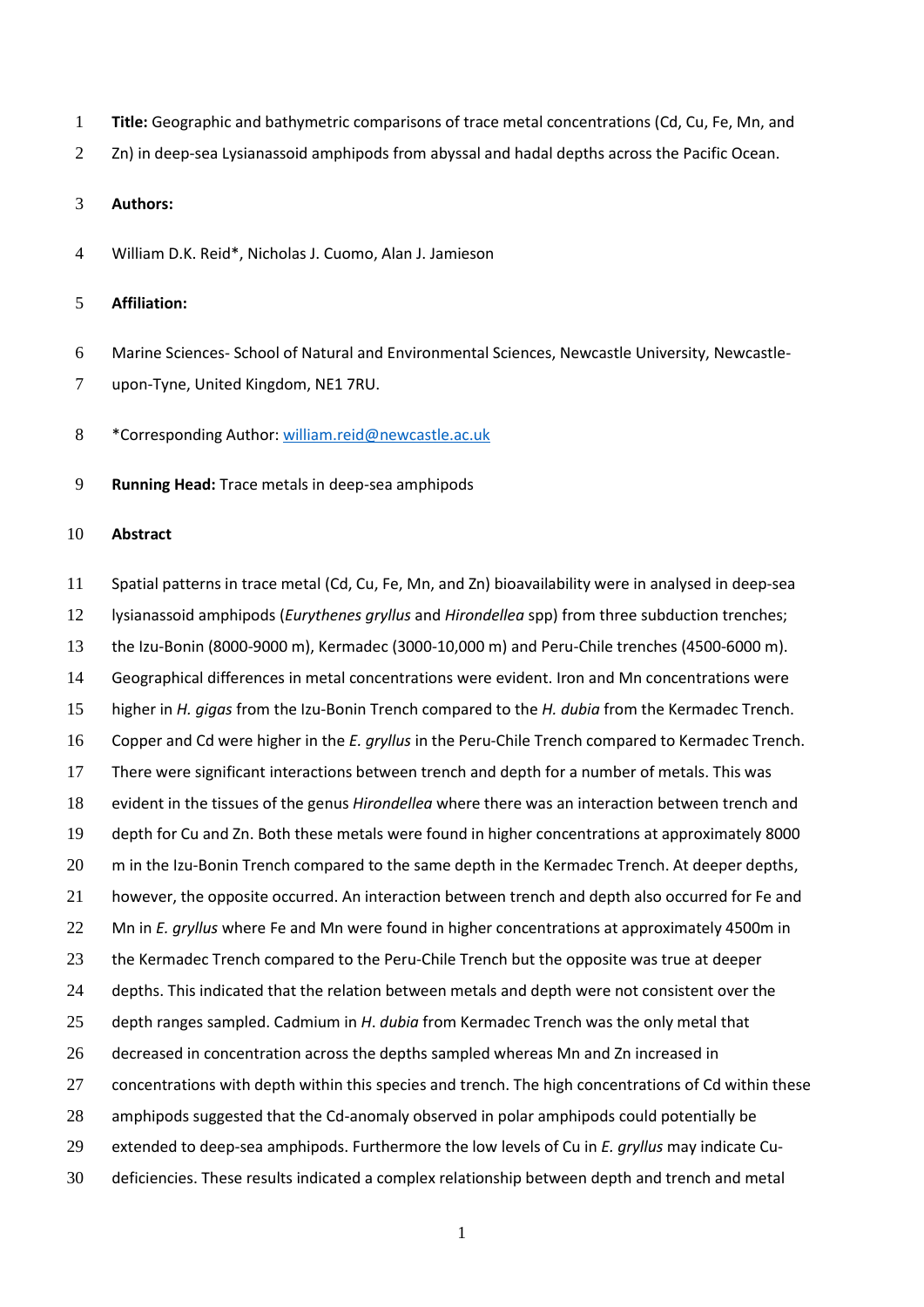- concentrations in amphipods with Fe, Mn and Zn largely reflecting the concentrations in the
- environment.

 **Keywords:** biomonitoring; deep sea; trace metals; hadal; amphipod; manganese; iron; Pacific Ocean; Kermadec; Izu-Bonin; trench.

### **1. Introduction**

 Amphipods are extremely widespread in their geographical distributions, occurring in habitats from the intertidal to hadal depths (> 6000 m). They have been extensively used for monitoring the bioavailability of metal concentrations in coastal environments (Fairey *et al.*, 2001; Long *et al.*, 1995; Mearns *et al.*, 1986; Rainbow, 1995) because they accumulate metals as insoluble forms (e.g. granules) with limited excretion (Rainbow, 2002; Rainbow *et al.*, 1998). Numerous studies have shown that metal concentrations in amphipods reflect the bioavailability of metals from their habitat, which may become elevated by physiological, localised enrichment natural or anthropogenic sources (Moore *et al.*, 1991; Rainbow, 1995; Rainbow *et al.*, 2000). The result is that amphipod body tissues often reflect bioavailability of trace metals within their habitat better than other regulatory species such as decapod crustaceans (Marsden and Rainbow, 2004) and are used as biomonitors for examining spatial and temporal variations in trace metal bioavailability (Rainbow, 2002; Rainbow *et al.*, 1998). However, we know very little about natural variability of deep-sea amphipods and whether they could be used in the future to monitor anthropogenic impacts in the deep sea.

 Marine sediments are considered the final receptor of metals released from terrestrial and anthropogenic sources (Eggleton and Thomas, 2004; Roberts, 2012). In coastal systems, metals are introduced into the marine environment from rivers through terrestrial runoff as a result of a natural erosion processes (Rainbow, 1985). Riverine input of naturally occurring metals are the dominant source of metal concentrations within coastal surface waters (Matsunaga *et al.*, 1998), which subsequently feed deeper waters through downslope transport from decomposition of particulate organic matter (POM) (Saitoh *et al.*, 2008). Within open ocean pelagic and deep-sea habitats, metals can be released into the water via remineralisation of faecal pellets, fluids from hydrothermal vent systems, weathering of mineral deposits, sedimentary diagenic recycling of metals and the input of aeolian material (e.g. dust) which binds to POM that subsequently sinks (Bennett *et al.*, 2008; Chu *et al.*, 2006; German *et al.*, 2010; Grand *et al.*, 2015; Hauton *et al.*, 2017; Koschinsky *et al.*, 2003; Laglera *et al.*, 2017; Ratnarajah *et al.*, 2014; Yucel *et al.*, 2011).

 Anthropogenic influences can exaggerate natural levels of metal within the deep sea through the supply of POM that has accumulated metals from surface waters. A future anthropogenic threat, is a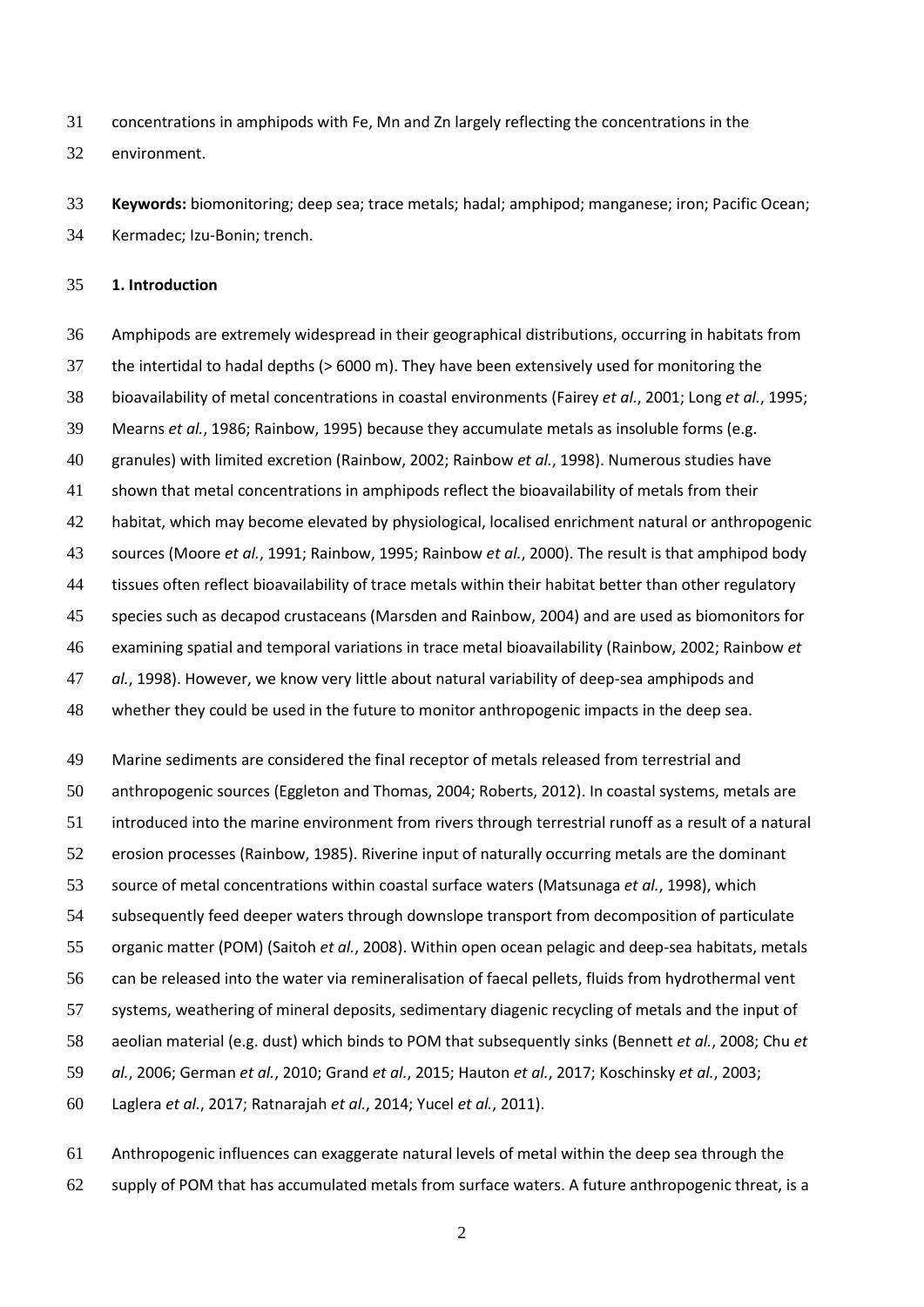potential for deep-sea mining (DSM). DSM will target seafloor massive sulfides, polymetallic nodules or rich-cobalt crusts. During the mineral extraction and processing phases, there is the potential for releasing toxic mixtures of metals into the environment in various different physical forms either through sediment plumes or newly dissolved material (Fallon *et al.*, 2017; Hauton *et al.*, 2017). These metals may pose a risk to deep-sea fauna depending on their bioavailability (Hauton *et al.*, 2017). Assessing risk requires an understanding of the natural variability of metals within any given area and for any biomonitoring species. It is likely that any DSM impacts will occur over large spatial scales (Glover and Smith, 2003). Therefore, it is important to understand natural and spatial variability in metal concentrations from which to gauge risk. However, at present there is a paucity of information on natural metal levels in deep-sea fauna not associated with hydrothermal vents, which needs to be addressed.

 Lysianassoid amphipods have the potential to be used for biomonitoring in a similar way to shallow water talitrid amphipods because of their vast geographic and bathymetric distribution. In abyssal and hadal habitats, the lysianassoid amphipods *Eurythenes gryllus* (Lichtenstein in Mandt 1822) and *Hirondellea* sp. are the dominant amphipod species (Charmasson and Calmet, 1987; Eustace *et al.*, 2016; Lacey *et al.*, 2016). Conventional experimentation on potential biomonitoring species that requires live specimens to establish baseline and excess trace metal concentrations are logistically very difficult to undertake in abyssal and hadal environments because of decompression mortality when individuals are recovered at the surface (Yayanos, 2009). However, a sufficiently large spatial 82 data set which contains the same species or genus allows testing for trace metal variation over large geographic and bathymetric scales. The Pacific Ocean offers such possibilities to examine trends of 84 distance and by depth, with 165 million  $km^{-2}$  of largely abyssal depths (3000 – 6000 m) as well as 23 out of the world's 27 ocean trenches that range from 6000 to nearly 11,000 m depth (Jamieson, 2015). The aim of this study was to assess spatial variability in metal concentrations in Lysianassoid amphipods from abyssal and hadal depths from in and around three subduction trenches (Izu-Bonin, Kermadec and Peru-Chile trenches) in the Pacific Ocean. The cosmopolitan *E. gryllus* was chosen for samples collected at less than 6200 m in the Kermadec and Peru-Chile trenches. *Hirondellea dubia* (Dahl, 1959) (Kermadec Trench) and *H. gigas* (Birstein and Vinogradov, 1955) (Izu-Bonin Trench) are 91 the dominant Lysianassoid in their respective trenches. They are extremely similar from a behavioural, functional and genetic basis (Lacey *et al.*, 2016; Ritchie *et al.*, 2015). Specifically, we have investigated whether metal concentrations in amphipods: (1) vary between trenches; (2) if there are relationships between tissue metal concentrations and depth; and (3) whether specific metals found within the amphipods co-varied.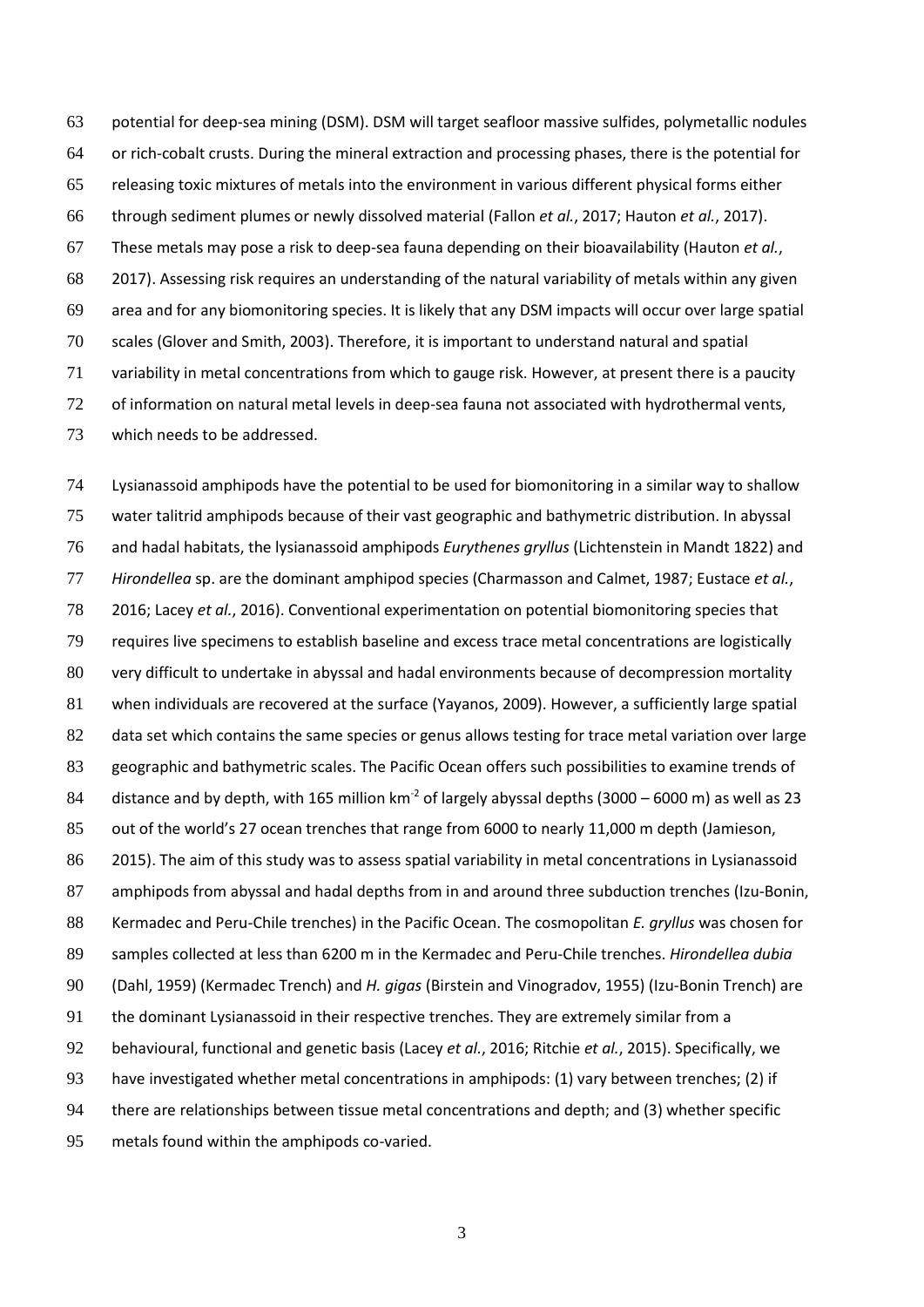#### **2. Materials and Methods**

### **2.1. Sampling**

Samples were collected using a free-fall, full ocean depth rated lander vehicle. The lander remained

on the seafloor for 10.5 to 13.5 hours. Connected to the lander were three invertebrate funnel traps

(30 cm in length, 6 cm diameter that housed openings 2.5 cm diameter). The traps were baited with

approximately 100 g of mackerel enclosed within a mesh allowing the release of an odour plume.

Samples were landed on deck, and immediately preserved in 70% ethanol.

### **2.2. Study Site and Species**

Samples were collected from three subduction trenches formed at tectonic convergence zones (Fig.

1): the Izu-Bonin trench, lying beneath the North-West Pacific; the Kermadec trench, situated

beneath the South West Pacific; and the Peru-Chile Trench, located off the west coast of South

America in the South-East Pacific. *Hirondellea gigas* were collected from the Izu-Bonin Trench at

8172 m and 9316 m. *Hirondellea dubia* were collected from the Kermadec Trench at 6999 m, 8148

m, 9053 m and 9908 m. *Eurythenes gryllus* were collected from the Kermadec trench at 3268 m,

4519 m and 5242 m as well as the Peru-Chile Trench at 4602 m, 5329 m and 6173 m.

#### **2.3. Trace Metal Analysis**

 All animals were analysed as whole body samples. Each replicate pooled together individuals to generate sufficient dry weight for trace metal analysis. Samples were freeze dried for 74 hours. The 114 samples were homogenised using a pestle and mortar. Up to four replicates were produced for each depth at each location. However, at some locations and depths there was insufficient tissue to generate four replicates. For example, *E. gryllus* samples from the Kermadec Trench at 3268 m only supplied enough material to generate one replicate and at 4519 m only generated enough material 118 to create three replicates.

 For each replicate, 0.15 g of dry material was digested in 5 ml of concentrated nitric acid (70%) using 120 a CEM Mars 6 microwave digester within Teflon vessels. The samples were heated to 200 °C for 35 min. The majority of samples were fully digested at the end of the microwave digester cycle. However, two samples contained suspended particles. All samples were then diluted to 25 ml with distilled water, before being filtered with Whatman 41 to remove any residual undigested material. Method blanks were undertaken at the same time as digesting the dried amphipod tissue. These

contained no dried tissue in order to establish if there was any potential contamination. Samples of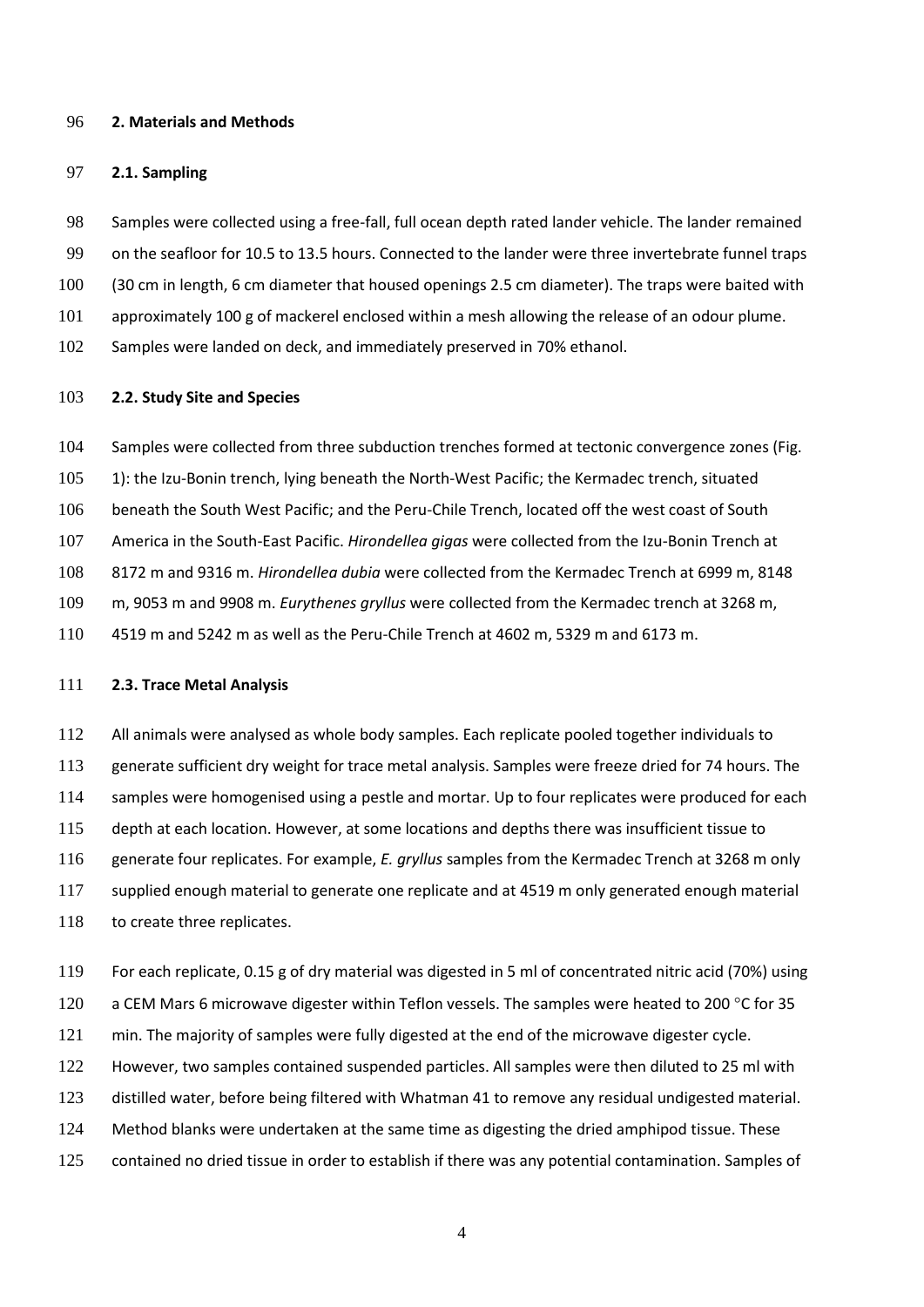- TORT-2 Lobster Hepatopancreas Certified Reference Material (National Research Council, Canada)
- were analysed (Table 1) to establish the efficiency of the digestion technique. The results were
- agreed to be satisfactory for Cd, Cu, Fe, Mn, and Zn. A Varian Vista-MPX CCD Simultaneous ICP-OES
- was used to measure the metal concentrations in the blanks, TORT-2 material and amphipod
- samples. All metal concentrations are given in dry weight.

## **2.4. Statistical Analysis**

 Generalised Linear Models (GLMs) were used to investigate the relationship between metal concentration and depth or geographical location. The geographical analysis compared: (1) the metal concentrations of *H. gigas* and *H. dubia* from the Izu-Bonin and Kermadec Trenches (respectively); and (2) *E. gryllus* metal concentrations between the Kermadec and Peru-Chile Trenches. For each of these comparisons, only individuals that were collected from similar depth ranges were used in the analysis. The model residuals were inspected using QQ-plots to check that they were consistent with the model assumptions. In cases where the QQ-plots indicated that the residuals were not normally distributed then those metal data were log transformed and re-140 analysed. In only a single case were the model assumptions not met. In this case a Kruskal-Wallis test was used followed by *post-hoc* Nemenyi Test with Tukey distance approximation for independent 142 samples. The relationship between two metals within the amphipods was tested with a Spearman rank correlation. All analysis was undertaken in R version 3.4.1 using the following packages dplyr, ggplot2, PMCMR and car.

# **3. Results**

### **3.1. Geographical differences in metal concentrations**

- Spatial differences in metal concentrations occurred in the genus *Hirondellea*, at comparable depth
- ranges, in samples collected from the Izu-Bonin (8172 m to 9316 m) and Kermadec trenches (8148 m
- to 9053 m). Mn (GLM: t = -10.71, p < 0.01) and Fe (GLM: t = -4.76, p < 0.01) were found to be
- significantly higher in *H. gigas* from the Izu-Bonin Trench than *H. dubia* from the Kermadec Trench
- 151 whereas the opposite was the case for Cd (GLM:  $t = 2.80$ ,  $p < 0.05$ ). There was a significant
- 152 interaction between sampling depth and trench for Cu (GLM:  $t = 4.82$ ,  $p < 0.01$ ) and Zn (GLM:  $t =$
- 8.50, p < 0.01), which indicated that the relationship between depth and metal concentrations
- differed in these two trenches. There were trench specific differences in metal concentrations with
- higher concentrations of Cu (GLM: t = -4.72, p < 0.01) and Zn (GLM: t = -8.69, p < 0.01) in *H. gigas* in
- the Izu-Bonin Trench compared to *H. dubia* from the Kermadec Trench at the shallow site but the
- opposite was the case at the deep site.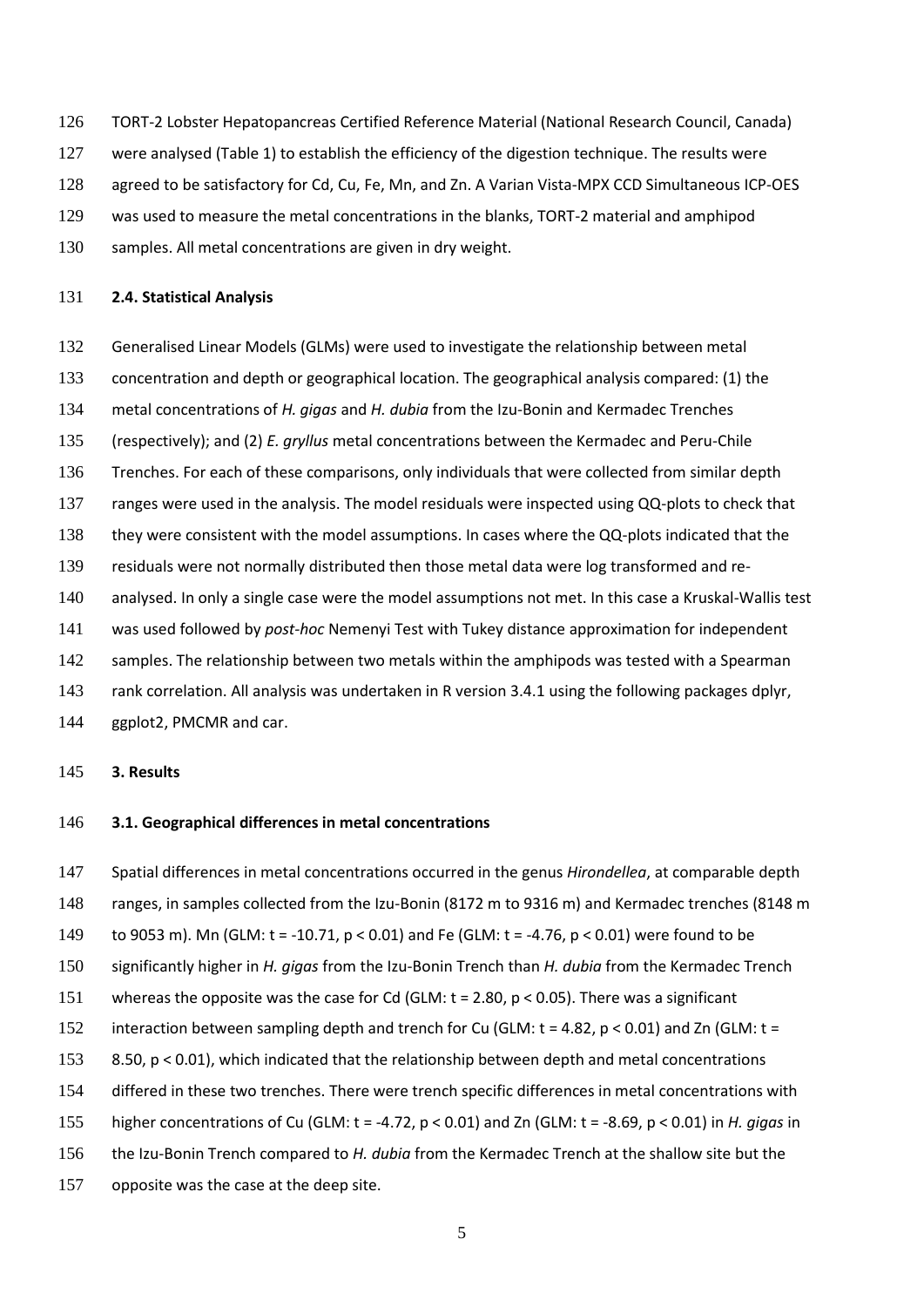- Spatial differences in the metal concentrations in *Eurythenes gryllus'* tissues were compared
- between the Kermadec (4519 m to 5242 m) and Peru-Chile (4602 m to 5329 m) trenches (Fig. 3). For
- 160 Mn and Fe, there was a significant interaction between depth and trench (GLM: t = -10.29, p < 0.01; t
- = 3.02, p < 0.05, respectively). Both Mn and Fe were found in greater concentrations at
- approximately 4500 m in the Kermadec Trench, whereas the opposite was true at the deeper
- location. In the Peru-Chile Trench, Cu (GLM: t = 2.60, p < 0.05) and Cd (GLM: t = 2.83, p < 0.05) were
- present in higher concentrations compared to the Kermadec Trench. There were no differences
- 165 between the two trenches for Zn (GLM:  $t = 0.93$ ,  $p > 0.05$ ).

### **3.2. Relationship between metal concentrations and depth**

- *Hirondella gigas* from the Izu-Bonin Trench showed a significant increase in Mn (GLM: t = 6.02, p <
- 0.01) and Fe (GLM: t = 2.86, p < 0.05) with depth whereas Zn decreased with depth (GLM: t = -5.95, p
- < 0.01) (Fig. 2). Neither Cu (GLM: t = -1.29, p = 0.24) or Cd (GLM: t = 0.97, p = 0.37) showed any
- 170 relationship with depth.
- There were depth related trends in metal concentrations of *H. dubia* from the Kermadec Trench. The
- concentration of Mn in tissues of *H. dubia* was greater at the deeper sites than the shallowest site
- (GLM: t = 7.83, p <0.01; t = 18.31, p < 0.01; t = 11.54, p < 0.01). Fe showed an initial decrease in
- tissue concentration relative to the shallowest site (GLM: t = -2.26, P < 0.05) before increasing in
- concentrations at 9053 m (GLM: t = 7.18, p < 0.01) compared to 6999m. There was no difference in
- Fe concentrations between 6999 m and 9908 m (GLM: t = 1.27, p = 0.23). Zinc tissue concentrations
- 177 showed significant differences among the depths (Kruskal-Wallis test:  $\chi^2$  = 13.26, df = 3, p < 0.01)
- with *H. dubia* Zn tissue concentrations being much higher at 9053 m than either 6999 m (Nemenyi
- Test: p < 0.01) or 8148 m (Nemenyi Test: p < 0.05). Copper concentrations varied with depth
- 180 (Kruskal-Wallis test: χ<sup>2</sup> = 12.73, df = 3, p < 0.01) but not in a similar way to Mn, Fe and Zn. In *H. dubia,*
- Cu concentrations were significantly greater at 6999 m (Nemenyi Test: p < 0.05) and 9053 m
- (Nemenyi Test: p < 0.01) compared to 8148 m but there were no differences among 6999 m, 9053 m
- and 9908 m (Nemenyi Test: p > 0.05). Cadmium was the only metal to have a large decrease in
- between 6999 m and 8148 m (GLM: t = -18.46, p < 0.01), 9053 m (GLM: t = -16.95, p < 0.01) and
- 9908 m (GLM: t = -20.60, p < 0.01) with little variation observed in the metal concentration deeper than 8148 m.
- *Eurythenes gryllus* was collected from three depths in the Kermadec Trench (< 6000 m). Both Mn
- (GLM: t = 5.50, p < 0.01) and Fe (GLM: t = 4.06, p < 0.01) significantly increased in concentration
- between 3268 m and 4519 m and then decreased in concentration between 4519 m and 5242 m so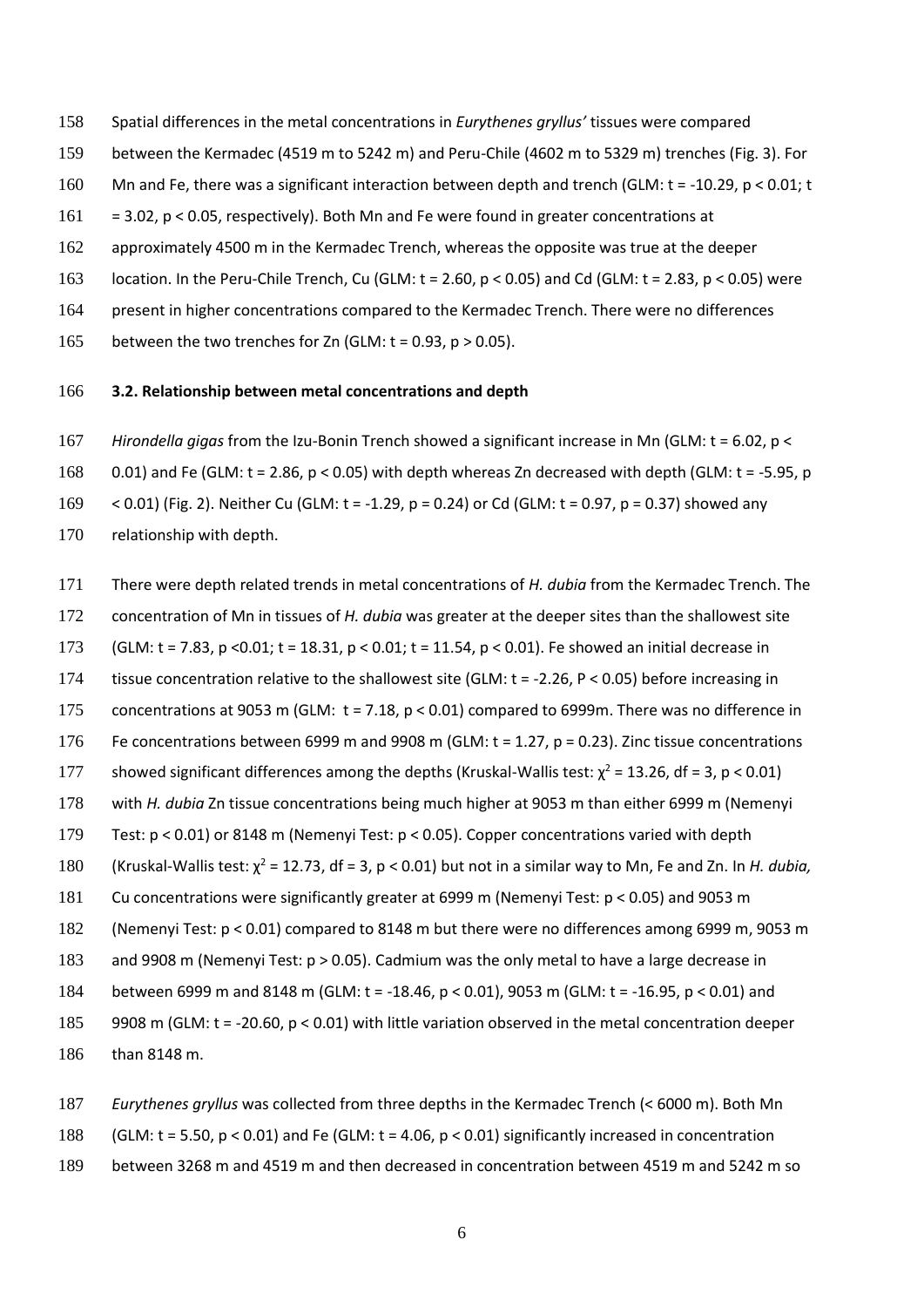190 that there were no differences in Mn (GLM:  $t = -0.31$ ,  $p = 0.77$ ) and Fe (GLM:  $t = -0.80$ ,  $p = 0.46$ ) concentrations between 3268 m and 5242 m sites. Cd also significantly increased in the concentration between 3268 m and 4519 m (GLM: t = 3.64, p < 0.05) and remained significantly 193 higher at 5242 m than 3268 m (GLM:  $t = 2.83$ ,  $p < 0.05$ ). There were no differences in Cu concentrations between 3268 m and 4519m (GLM: t = 1.39, p = 0.22) but Cu concentrations were significantly lower at 5242 m than 3268 m (GLM: t = -3.03, p < 0.05). The concentration of Zn did not differ between 3268 m and 4519 m (GLM: t = 0.40, p = 0.73) nor 3268 m and 5242 m (GLM: t = 0.19, p = 0.86).

 *Eurythenes gryllus* was also collected from three depths in the Peru-Chile but over a different range 199 to the Kermadec Trench. Mangnese (GLM:  $t = -0.80$ ,  $p = 0.46$ ;  $t = 0.08$ ,  $p = 0.94$ ), Fe (GLM:  $t = -0.16$ , p 200 = 0.88; t = 0.58, p 0.59), Cu (GLM: t = -1.68, p = 0.15; t = -0.51, p = 0.63) and Cd (GLM: t = -1.22; p 201 0.30; t = 0.40, p = 0.70) did not show significant differences in metal concentrations between 4602 m and the other two deeper sites at 5329 m and 6173 m. The only metal to show any depth related trends in metal concentrations was Zn where there was a decrease in metal concentrations between 4602 m and 6173 m (GLM: t = -4.56, p < 0.01) but no differences between 4602 m and 5329 m (GLM:  $t = 1.71$ ,  $p = 0.15$ ).

# **3.3 Co-varying relationships between metals within amphipods**

 There was some evidence of co-varying patterns in metal concentrations within the amphipods. Fe and Mn were positively correlated in the tissues of *H. gigas* (rho = 0.98, p < 0.01), *H. dubia* (rho = 0.74, p < 0.01) and *E. gryllus* (rho = 0.98, p < 0.01) from the Izu-Bonin and Kermadec trenches, respectively (Figures 4-6). *Eurythenes gryllus* from the Peru-Chile Trench was the only location with no significant relationship between these two metals. This may have been the a result of the low sample size given there appeared to be a positive relationship (Figure 7). Copper also appeared to co-vary with a number of metals but there was no consistent pattern among the metals or trenches. There was a positive relationship between Cu and Fe in *H. dubia* (rho = 0.71, p < 0.01) and *E. gryllus*  (rho = 0.71, p = 0.058) in the Kermadec Trench (Figure 5 and 6) but this was not seen in the amphipods from the Izu-Bonin or Peru-Chile trenches (Figures 4 and 7). *Eurythenes gryllus* from the Kermadec Trench also had a positive relationship between Cu and Mn (rho = 0.76, p < 0.05). Zn and Fe (rho = 0.78, p < 0.01) and Zn and Mn (rho =0.95, p < 0.01) were also positively related in *H. dubia* from the deeper sites in the Kermadec Trench. Cd and Cu were positively related in *H. dubia* (rho = 0.54, p < 0.05; Figure 5) and in *E. gryllus* from the Peru-Chile Trench (rho = 0.90, p < 0.01; Figure 7).

# **4. Discussion**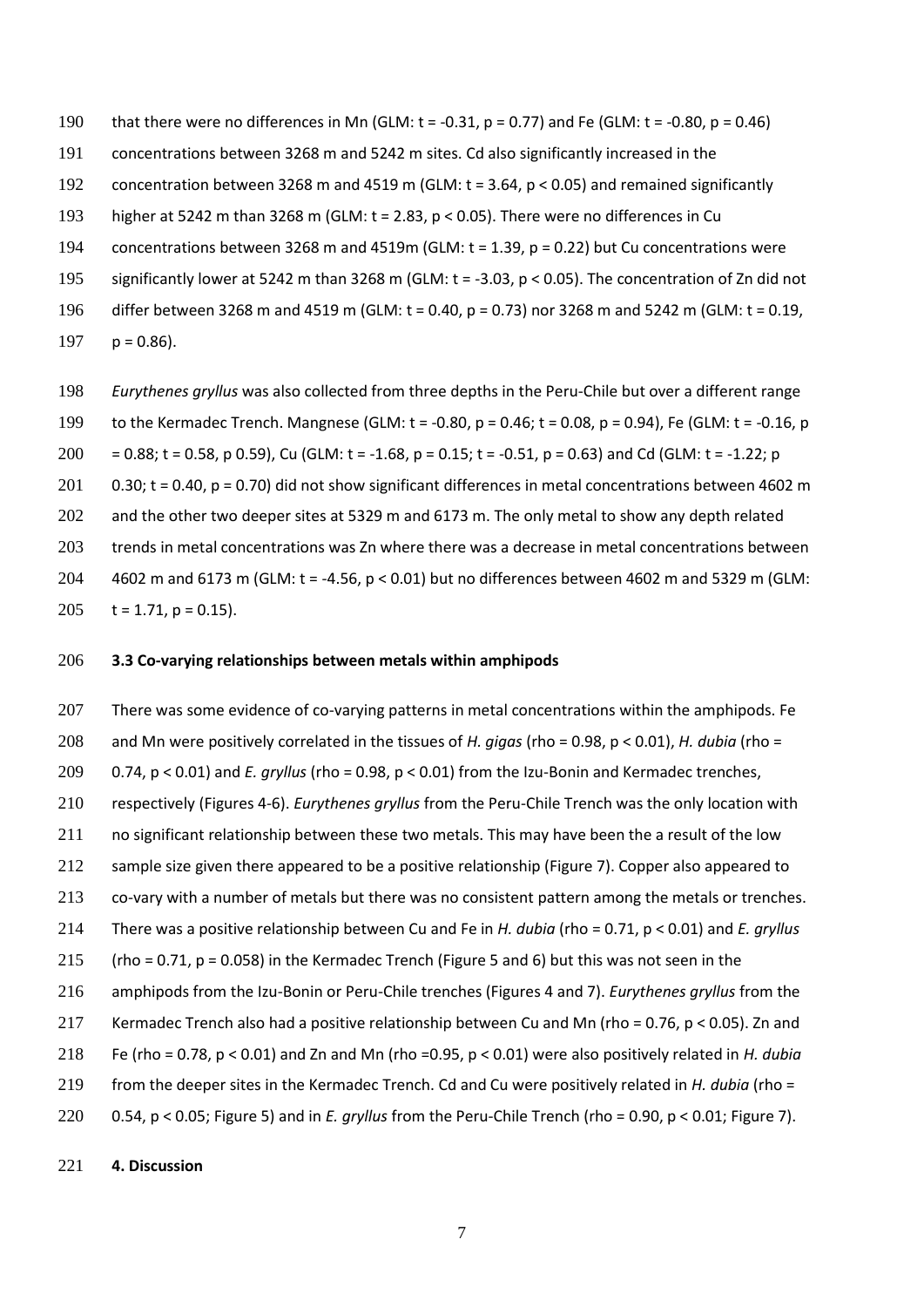The metal concentrations of the three deep-sea amphipods are all in the range of those observed in coastal and polar regions (Cipro *et al.*, 2018; Fialkowski *et al.*, 2009; Keil *et al.*, 2008; Marsden *et al.*, 2003; Moore *et al.*, 1991; Rainbow *et al.*, 1993; Rainbow *et al.*, 1998; Rainbow *et al.*, 1989; Zauke *et*   $a$ l., 1996). Cadmium in coastal and polar regions ranges between 0.8 to 51.0  $\mu$ g g<sup>-1</sup> and 0.3 to 73.4  $\mu$ g g -1 , respectively (Cipro *et al.*, 2018; Keil *et al.*, 2008; Ugolini *et al.*, 2004; Zauke *et al.*, 1996). The Cd concentrations in *H. dubia* (6999m Kermadec Trench), and *E. gryllus* (4602m and 6173m, Peru-Chile 228 Trench) appear to be at the higher end of the spectrum for Cd concentrations (> 15  $\mu$ g g<sup>-1</sup> dry weight) in amphipods. High Cd concentrations have been observed in polar decapods and amphipods, which is termed the Cd-anomaly (Bargagli *et al.*, 1996; Keil *et al.*, 2008; Petri and Zauke, 1993; Ritterhoff and Zauke, 1997). This is potentially because of Cu deficiencies within these organisms that results in increased up-take of Cd because of indiscriminate uptake mechanisms

between Cd and Cu (Petri and Zauke, 1993).

 A similar hypothesis has been put forward for high concentrations of Cd and potential Cu deficiencies observed in deep-sea crustaceans (Prowe *et al.*, 2006; Ridout *et al.*, 1985; White and 236 Rainbow, 1987). The concentrations of Cu in this study (10 to 45 µg  $g^{-1}$ ) are at the lower end of the 237 spectrum for polar (5 to 261  $\mu$ g g<sup>-1</sup>) and coastal (14 to 342  $\mu$ g g<sup>-1</sup>) amphipods (Keil *et al.*, 2008; Rainbow *et al.*, 1993; Rainbow *et al.*, 1989; Zauke *et al.*, 1996). When the metal concentrations of Cu are considered along with Cd concentrations, the Cu concentrations within *E. gryllus, H. dubai* and *H.*  240 gigas are close to or less than the 30 to 40  $\mu$ g g<sup>-1</sup> threshold for the enzymatic and metabolic requirements for decapods (Rainbow, 1993b). This range needs to be considered as an estimate given it was calculated based on temperate shallow water decapods (Rainbow, 1993a). The 243 concentrations of Cu in *E. gryllus* from the Kermadec and Peru-Chile Trench are all below 25 µg g<sup>-1</sup>, which potentially indicates that they are Cu deficient. The underlying mechanism why these values 245 are so low is not clear. Copper can decrease in deep-sea crustaceans in times of nutritional stress (McAllen *et al.*, 2005), which given the deep sea is a low food environment, Cu-deficiencies or low concentrations within these amphipods may be also related to food availability. Therefore, low Cu concentrations may be related to species-specific physiological mechanisms rather than depth- specific adaptations. This is because higher concentrations of Cu were found in *Hirondellea* spp at greater depths than *E. gryllus* from the shallower sites. Although, *H. gigas* within the Izu-Bonin Trench at 9316 m and *H. dubia* specimens from the Kermadec Trench at 8148 m were below 30 to  $\,$  40  $\mu$ g g<sup>-1</sup> Cu which may indicate that these species are at the threshold of Cu-deficiency.

253 The concentrations of Fe and Mn were similar to those found in coastal regions (Fe, 47 to 1103 µg g-254 <sup>1</sup>; Mn, 12 to 111 μg g<sup>-1</sup>) (Fialkowski *et al.*, 2009; Rainbow *et al.*, 1998; Ugolini *et al.*, 2004). However,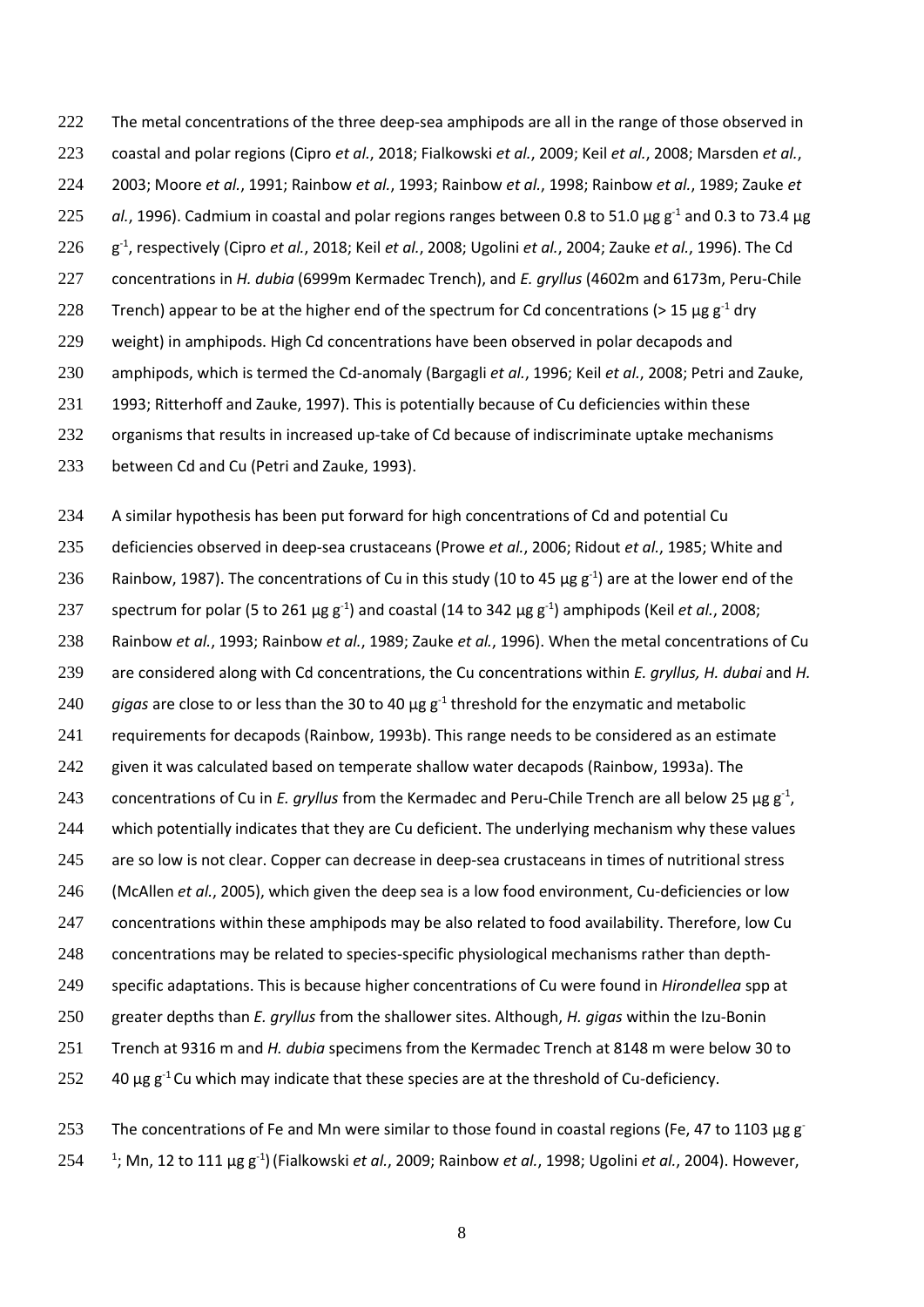- 255 data for polar regions is still lacking. The highest recorded values of Fe (1103  $\mu$ g g<sup>-1</sup>, Dulas Bay,
- 256 Wales) and Mn (~70 to 111  $\mu$ g g<sup>-1</sup>, Poland and Italy) in coastal amphipod occur in areas with high
- pollution (Fialkowski *et al.*, 2009; Rainbow *et al.*, 1998). Excluding the extreme Fe concentration
- (1103 µg g-1 ) from Dulas Bay, the Fe and Mn concentrations in *H. gigas* (Izu-Bonin Trench) appear to
- be at the higher end of the spectrum for amphipods.
- 260 To our knowledge, the only published records of metal concentrations in deep-sea amphipods are those from benthopelagic amphipods, putatively identified as *E. gryllus*, collected from the Peru Basin Mn nodule field (Koschinsky *et al.*, 2003). This highlights the paucity of information on regional variation in metal concentrations in deep-sea habitats. The values of these benthopelagic amphipods were high compared with coastal species (Koschinsky *et al.*, 2003). Koschinsky et al. (2003) suggested that the naturally high metal concentrations relative to coastal amphipods should be treated with caution because it could be a result of varying metal bioaccumulation pathways among 267 amphipods. However, these benthopelagic amphipods from the Peru Basin had Cu (53 to 85 µg  $g^{-1}$ ) 268 and Mn (168 to 628  $\mu$ g g<sup>-1</sup>) concentrations (Koschinsky *et al.*, 2003) much higher than the three 269 species within this study while Fe (304 to 837 $\mu$ g g<sup>-1</sup>) and Zn (165 to 181  $\mu$ g g<sup>-1</sup>) concentrations were 270 at the higher end of the spectrum compared to hadal species. This would suggest that there are spatial differences in the bioavailability of metals in the deep sea that may be related to regional
- biogeochemical processes.

### **4.1. Geographical Differences in Metal Concentrations**

 Concentrations of Fe and Mn in amphipods were considerably higher in the Izu-Bonin than the 275 Kermadec trench, for those that were caught at comparable depths. The difference in the Fe and Mn concentrations of the trench amphipods may be related to a series of environmental factors and 277 proximity to land. Dissolved Fe and Mn concentrations in the water column are higher in the Izu- Bonin Trench and surrounding water masses than in the Kermadec Trench (eGEOTRACES Electronic Atlas, 2018; Ellwood *et al.*, 2018; Nishioka and Obata, 2017; Obata *et al.*, 2017). This is a result of a combination of processes that have influenced the geochemistry of the water column including hydrothermal activity and terrestrial input. Hydrothermal fluids are enriched in Fe and Mn relative to seawater and are key inputs of these metals to the deep ocean (Bennett *et al.*, 2008; Chu *et al.*, 2006; Gamo *et al.*, 1988; Resing *et al.*, 2015). The Izu-Bonin tectonic region is approximately 25 million years older than the Kermadec region (Brandl *et al.*, 2017; de Ronde *et al.*, 2001; de Ronde *et al.*, 2007; Honda *et al.*, 2007). This would equate to a greater volume of metal rich hydrothermal fluids entering and influencing the seawater geochemistry as well as forming large expanses of seafloor Mn-Fe crusts (Usui and Nishimura, 1992; Usui and Lasby, 1998). Terrestrial sources of Fe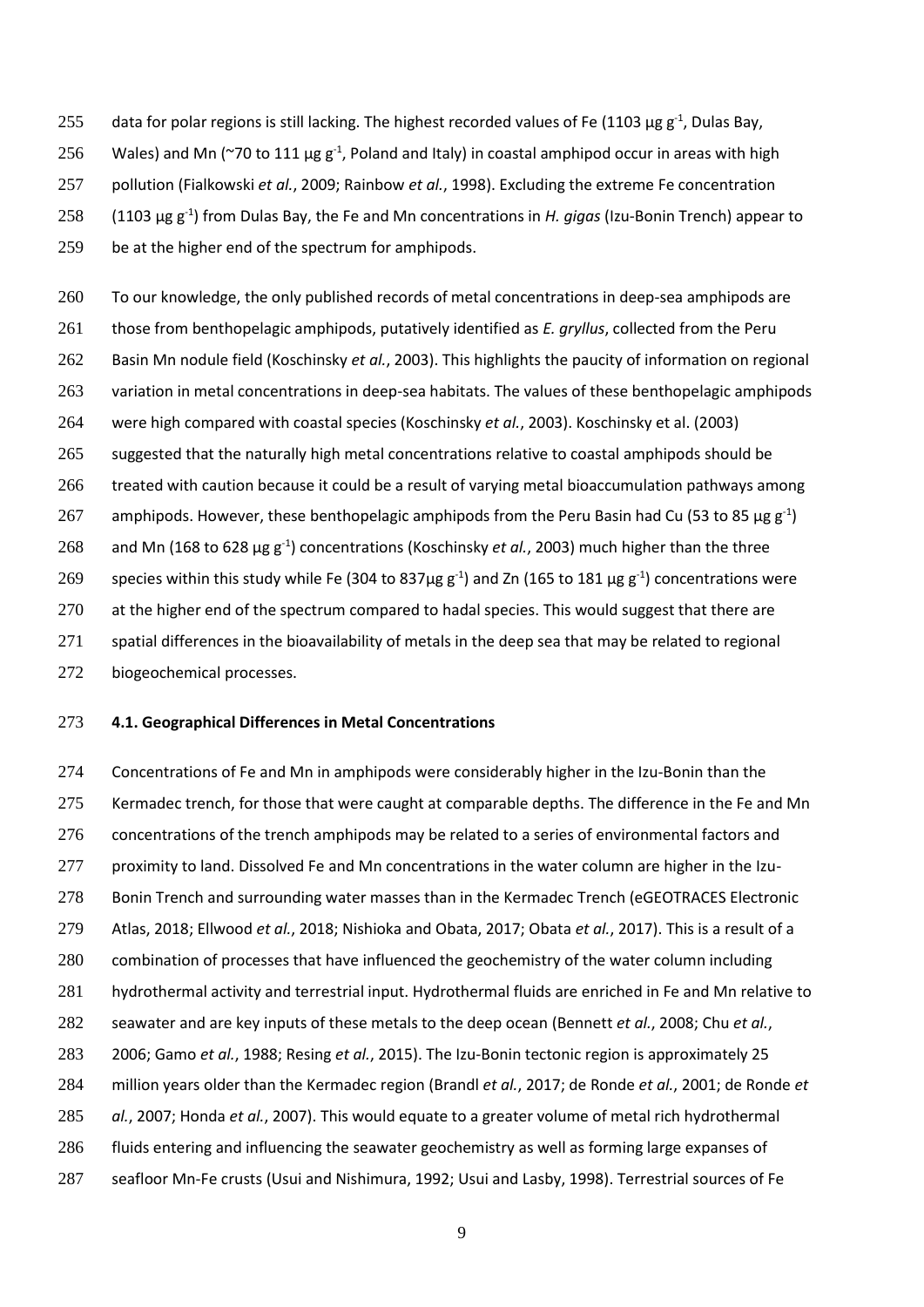and Mn from riverine inputs and aeolian sources are also potentially important for the shelf sea areas (Saitoh *et al.*, 2008) in proximity to the Izu-Bonin Trench. Fe and Mn respiration within Sagami Bay, Japan is extremely high when compared to other geographical areas, with a high percentage of total benthic carbon mineralization coming from the respiration of Fe and Mn, sourced from Japanese soil (unpublished data; Pers. Comms. Ronnie Glud). The high Fe and Mn concentrations enabling high levels of carbon mineralization are as a result of natural input into the marine environment via terrestrial runoff. High Fe and Mn bioavailability are often correlated with increased organic carbon content in the sediments (Hyun *et al.*, 2017; Rainbow *et al.*, 1998). These sources may result in increased levels of downslope transport of the shelf sediments containing metals (Nozaki and Ohta, 1993). The overall indication is that there is potentially more bioavailable Fe and Mn present in the Izu-Bonin Trench compared to the Kermadec Trench.

 There were no clear differences in the concentrations Cd, Cu and Zn for the species of *Hirondellea* between the Izu-Bonin and Kermadec trenches. The concentration of Cu in *H. gigas* was found in higher concentrations at the shallower depth in the Izu-Bonin Trench than *H. dubia* from the Kermadec Trench whereas the opposite was true for Zn. Dissolved Cu and Zn in the Izu-Bonin Trench and deep western Pacific Ocean have similar concentrations to the Kermadec Trench (eGEOTRACES Electronic Atlas, 2018; Kim *et al.*, 2015; Kim *et al.*, 2017; Obata *et al.*, 2017; Takano *et al.*, 2014). The depth related differences may be the result of either regional resuspension of sedimented material or localised water column remineralisation processes. However, even though there are geographical differences in the dissolved metals concentrations in the water column, there may be additional biological and physiological mechanisms that result in the geographical differences observed in these metals.

 Although the Kermadec and Peru-Chile trenches are separated by approximately 10,000 km of seafloor (Fig. 1), there was no overall difference in the concentrations of Fe and Mn within *E. gryllus*. Differences in Fe and Mn concentrations were observed at specific depths. This would indicate that potentially depth specific geochemical and environmental factors are dictating metal concentrations in the amphipods. Dissolved Fe and Mn concentrations in the Peru-Chile Trench water column are higher than found in the Kermadec Trench (eGEOTRACES Electronic Atlas, 2018; Ellwood *et al.*, 2018; Resing *et al.*, 2015), which was reflected in *E. gryllus* tissue with the exception of samples collected at approximately 4500 m. There is a large plume of dissolved Fe and Mn between 1000-3000m in the Peru-Chile Trench (John *et al.*, in press-b; Marsay *et al.*, in press). The Fe plume may be related to a combination of reversible scavenging between particulate and dissolved Fe and pore water Fe (John *et al.*, in press-b; Marsay *et al.*, in press). Sediment cores taken from the Peru margin indicate low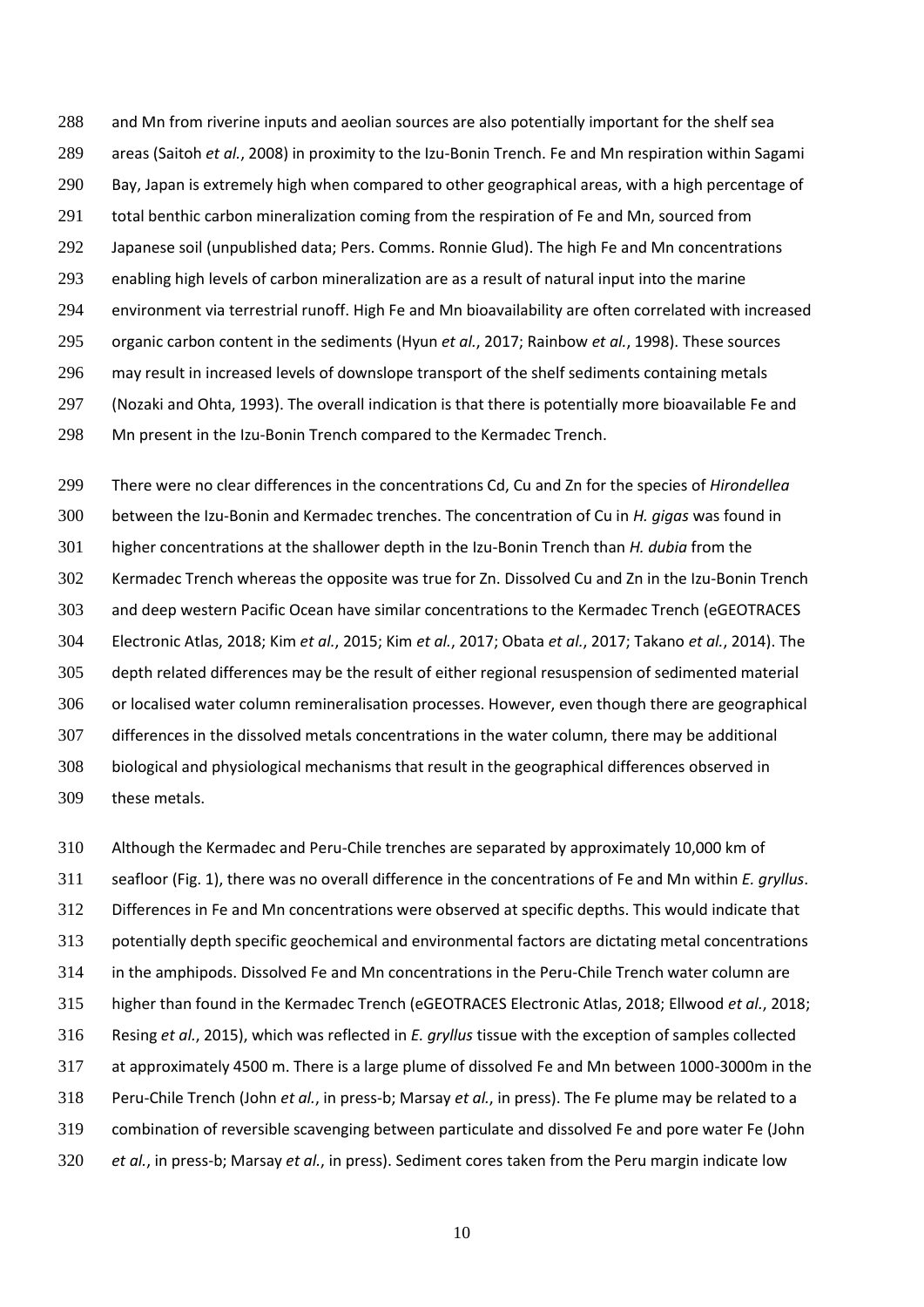levels of porewater Mn (Boning *et al.*, 2004), which may be related to low sedimentation rates as a result of the Mn cycling in the water column oxygen minimum zone (Boning *et al.*, 2004). Even though the mechanisms are not clear as to why there is an increased level of dissolved Fe and Mn in the water column around the Peru-Chile Trench, the salient point is that these metals are present at higher concentrations in the water column and *E. gryllus* tissue in the Peru-Chile Trench region compared to the Kermadec Trench. An exception were the samples from at approximately 4500 m. This would indicate Fe and Mn are more bioavailable to the *E. gryllus* in the Peru-Chile Trench. Copper and Cd concentrations were higher in *E. gryllus* from the Peru-Chile Trench than Kermadec Trench. Both dissolved Cu and Cd are found in higher concentrations in the Peru-Chile Trench than the Kermadec Trench, which appears to be reflected in the amphipods (eGEOTRACES Electronic Atlas, 2018; John *et al.*, in press-a). Although as mentioned earlier, Cd and Cu levels may also be related to physiological factors which might be influencing the uptake and concentration of these metals. Zinc concentrations in the amphipods did not differ between the Peru-Chile and Kermadec trenches and neither does dissolved Zn in the water column.

**4.2. Relationships between depth and metals and covarying metal concentrations in amphipods**

 There were no continuous increases or decreases in metal concentrations with depth for *H. gigas*, *H. dubia* and *E. gryllus*. The exceptions was Cd in *H. dubia* from the Kermadec Trench, which decreased with depth while Mn and Zn showed an overall increase in concentrations with depth. Instead, there were differences in metal concentrations at certain depths, which suggested that metal concentrations are related to site specific bioavailability in the environment. Hadal depth trenches are dynamic environments with high water column sedimentation rates and the potential for large- scale sediment movement based on gravitational forces or seismic activity (Itou *et al.*, 2000; Mather *et al.*, 2014; Nozaki and Ohta, 1993; Oguri *et al.*, 2013; Stewart and Jamieson, 2018). The complex topography within trenches includes trough, plains and ridges associated with the flanks of the trench (Stewart and Jamieson, 2018). These features may collect sediments, which could potentially influence local bioavailability of metals either through changes in the redox conditions of sediments, binding of metals with organic matter substrates or through resuspension of particles in the water column (Cantwell *et al.*, 2002; Eggleton and Thomas, 2004; Hyun *et al.*, 2017; Rainbow *et al.*, 1998; Saulnier and Mucci, 2000).

- Sediment disturbance has the potential to influence the bioavailability of metals in the environment
- (Eggleton and Thomas, 2004; Koschinsky *et al.*, 2003; Rainbow *et al.*, 1998; Roberts, 2012).
- Koschinsky et al. (2003) provide the only data on metal concentrations in deep-sea amphipods*.*
- Benthopelagic amphipods collected from a Mn nodule field within the Peru Basin were found to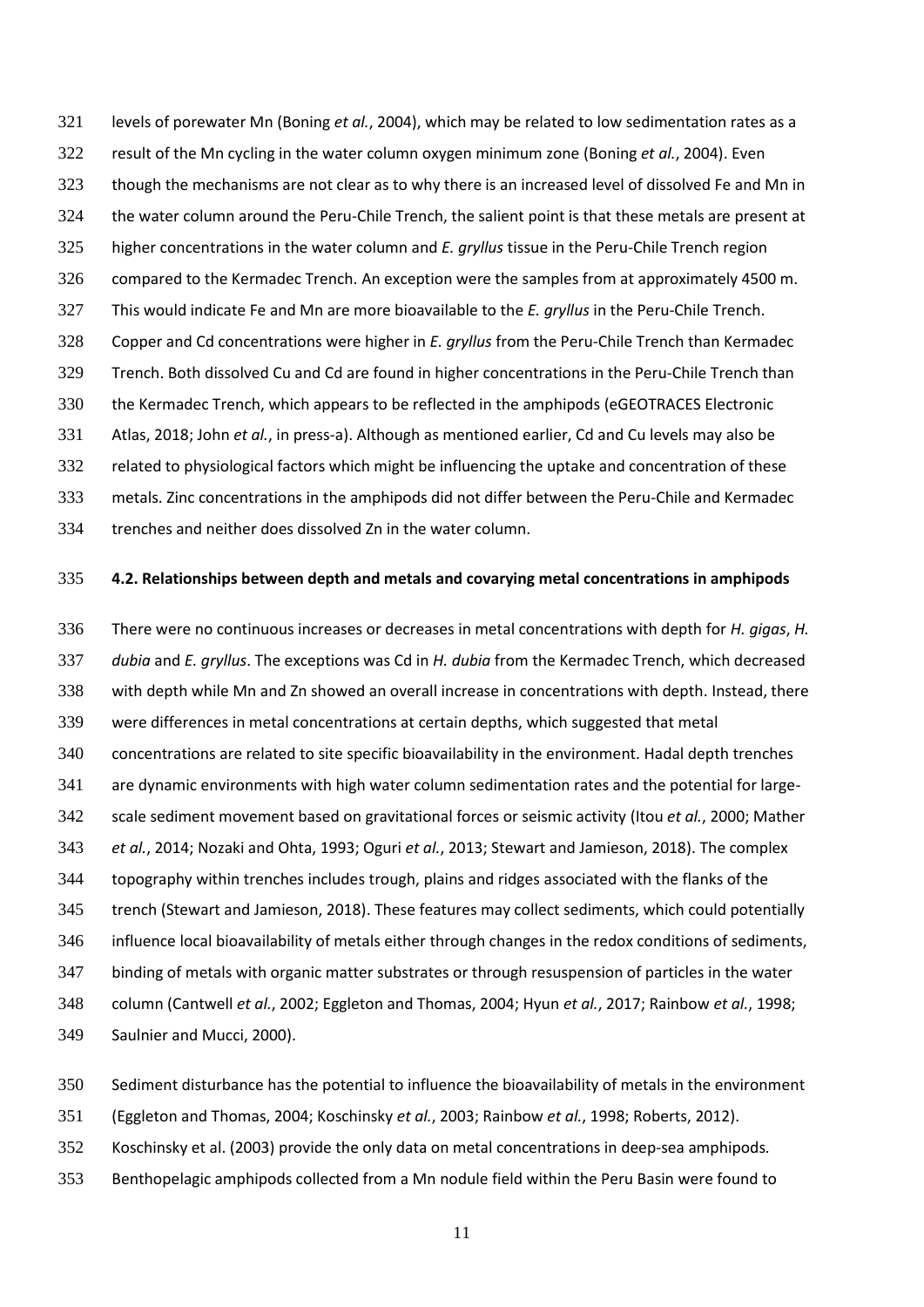have more than double the Fe and nearly quadrupled the Mn concentrations after being disturbed by experimental deep-sea mining practices, whereas Cu and Zn levels remained relatively similar (Koschinsky *et al.*, 2003). The mechanism by which the Fe and Mn increased by such large concentrations was not discussed (Koschinsky *et al.*, 2003); though it is likely to be related to a combination of active membrane facilitated transport, particle associated ingestion via a food source or passive diffusion across the animal surface (Eggleton and Thomas, 2004). Given the highly dynamic nature of sediment movement in trenches, it is likely that amphipod metal concentrations will potentially vary to some extent on sediment deposition patterns and level of organic content within the sediment.

 There was some evidence of co-varying patterns in metal concentrations. Fe and Mn in the tissues of amphipods positively co-varied within in all three species but only in two out of the three trenches. Iron and Mn did not co-vary in the *E. gryllus* from the Peru-Chile Trench but the lack of an association may be due to small sample size. The relationship between Fe and Mn suggests similar controls in metal accumulation regardless of depth. Dissolved Mn concentrations in the water column follow a scavenged-type vertical distribution which generally decreases with depth and then increases near the seafloor (Landing and Bruland, 1987). The redox sensitive nature of Mn often results in Mn-maxima occurring in association with oxygen minimum zones (Klinkhammer and Bender, 1980; Landing and Bruland, 1987). Although Mn concentrations appear to be elevated at the oxyclines at the oxygen minimum zone boundaries in the Peru-Chile margin (Vedamati *et al.*, 2015). Hydrothermally active regions also supply Mn and Fe to deep-water (Bennett *et al.*, 2008; de Ronde *et al.*, 2001; Usui and Lasby, 1998), which can influence seawater chemistry over tens to thousands of kilometres (Klinkhammer and Bender, 1980; Resing *et al.*, 2015). It is unlikely that the site-specific amphipod concentrations are related to depth specific hydrothermal activity from a point source but more likely related to a combination of long-term hydrothermalism, the downslope transport of metalliferous sediments, Fe-Mn crusts or regional sediment diagenetic processes influencing metal fluxes at the sediment-water interface.

 Cadmium, Cu and Zn exhibited interesting behaviours in the amphipods in relation to depth and co- varied with other elements. Dissolved Cd and Zn both have nutrient type profiles in the water column, which result in depleted concentrations in surface water relative to deeper water where these metals are oxidised and remineralised (Bruland and Lohan, 2003). Below approximately 3000 m in the Pacific Ocean, dissolved Zn concentrations in the water column remain relative stable down to 10,000 m (Bruland, 1980; John *et al.*, in press-a; Nozaki *et al.*, 1998; Obata *et al.*, 2017). The Zn concentrations in *E. gryllus* in the Kermadec Trench remained relatively constant with depth as did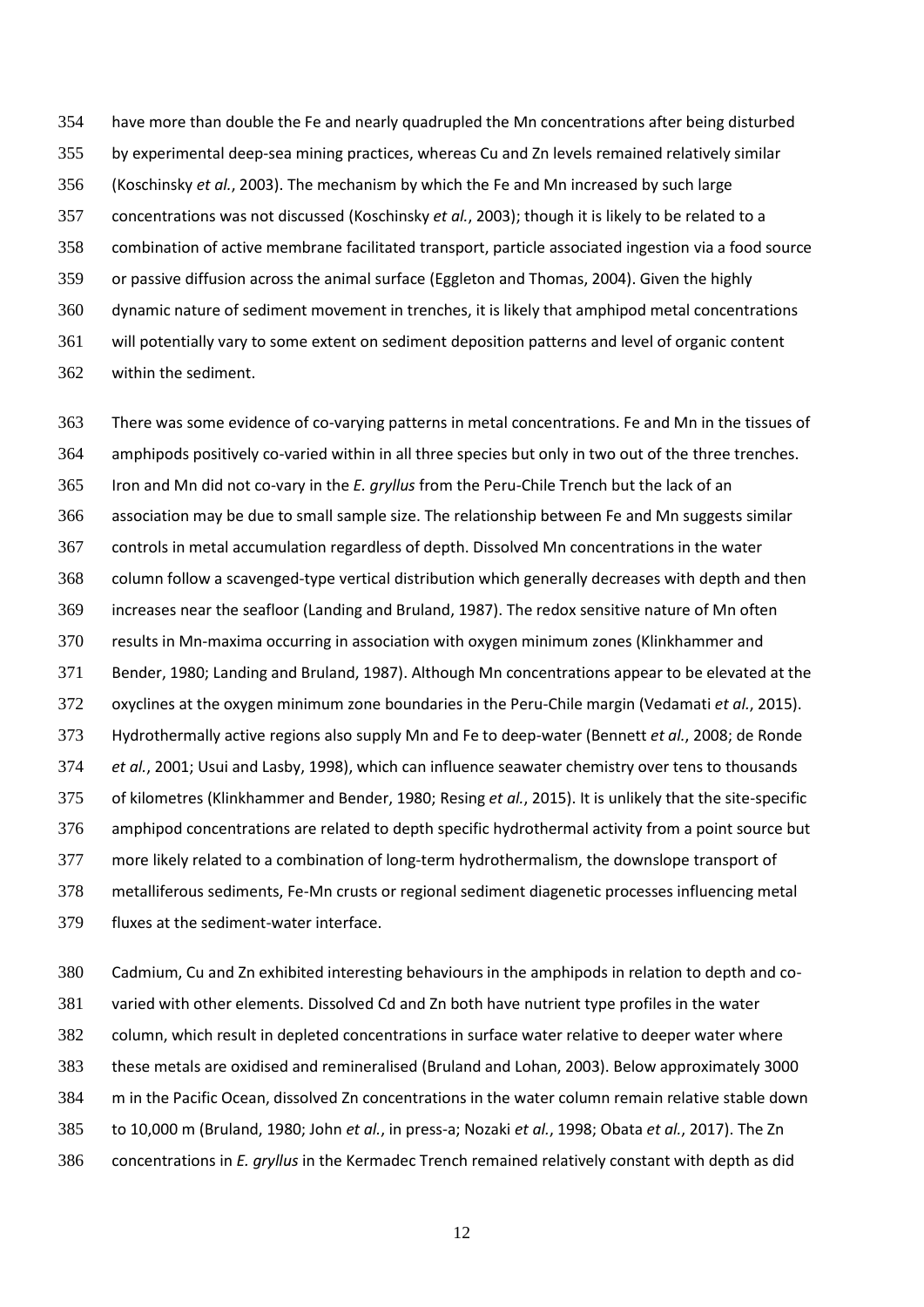*H. dubia* apart from a sharp increase in concentrations at approximately 9000 m. In *H. dubia*, Zn also co-varied with Mn and Fe in the Kermadec Trench. It is not clear what caused such a large increase in Zn concentrations at this site or why Zn co-varied with Mn and Fe. In contrast, Cu has a hybrid profile which means that its distribution in the water column is strongly governed by recycling and scavenging processes (Bruland and Lohan, 2003). Dissolved Cu concentrations have been found to increase with depth from 2000-8000 m (Bruland, 1980; Nozaki *et al.*, 1998). The high variability in Cu concentrations among depths observed in the amphipods indicated that there is no clear increase in Cu with depth but that other factors were potentially governing its concentrations in these amphipods.

#### **5. Conclusions**

 The concentrations of trace metals found within the tissues of lysianassid amphipods within the Izu- Bonin, Kermadec and Peru-Chile trenches appear to be consistent with data from coastal regions but concentrations were smaller than those found within the Peru Basin Mn nodule field. The high concentrations of Cd and low concentrations of Cu indicated that these metals may be more governed by physiological mechanisms rather than background metal levels. Cadmium and Cu concentrations in the amphipods may be indicative of the Cd-anomaly and Cu-deficiencies observed in other deep-sea and polar crustaceans (Keil *et al.*, 2008; Petri and Zauke, 1993; Prowe *et al.*, 2006). The elevated concentrations of Fe, Mn and Cu within the Peru Basin appear to be linked to the proximity to a Mn nodule field and disturbance of the sediment (Koschinsky *et al.*, 2003). This highlights that regional geochemical processes potentially drive the bioavailability of these metals in amphipods. This was further observed in the geographical differences in metal concentrations among the trenches which largely reflected the levels of dissolved metals in the water column. The highly variable relationship between metal concentration with depth also suggest that localised processes were influencing metal bioavailability, which may be related to the disturbance and redistribution of sediment within the trenches and potentially food availability. However, a more integrated sampling strategy that involves collection of sediment and water along with amphipods may shed better light on the relationship between depth and metal concentrations in amphipods. The results of this study indicate that deep-sea amphipods are potentially indicator species for assessing broad-scale variability in bioavailability of Fe, Mn and potentially Zn in the deep-sea environment but more experimental work is required to understand Cd and Cu concentrations.

#### **Acknowledgements**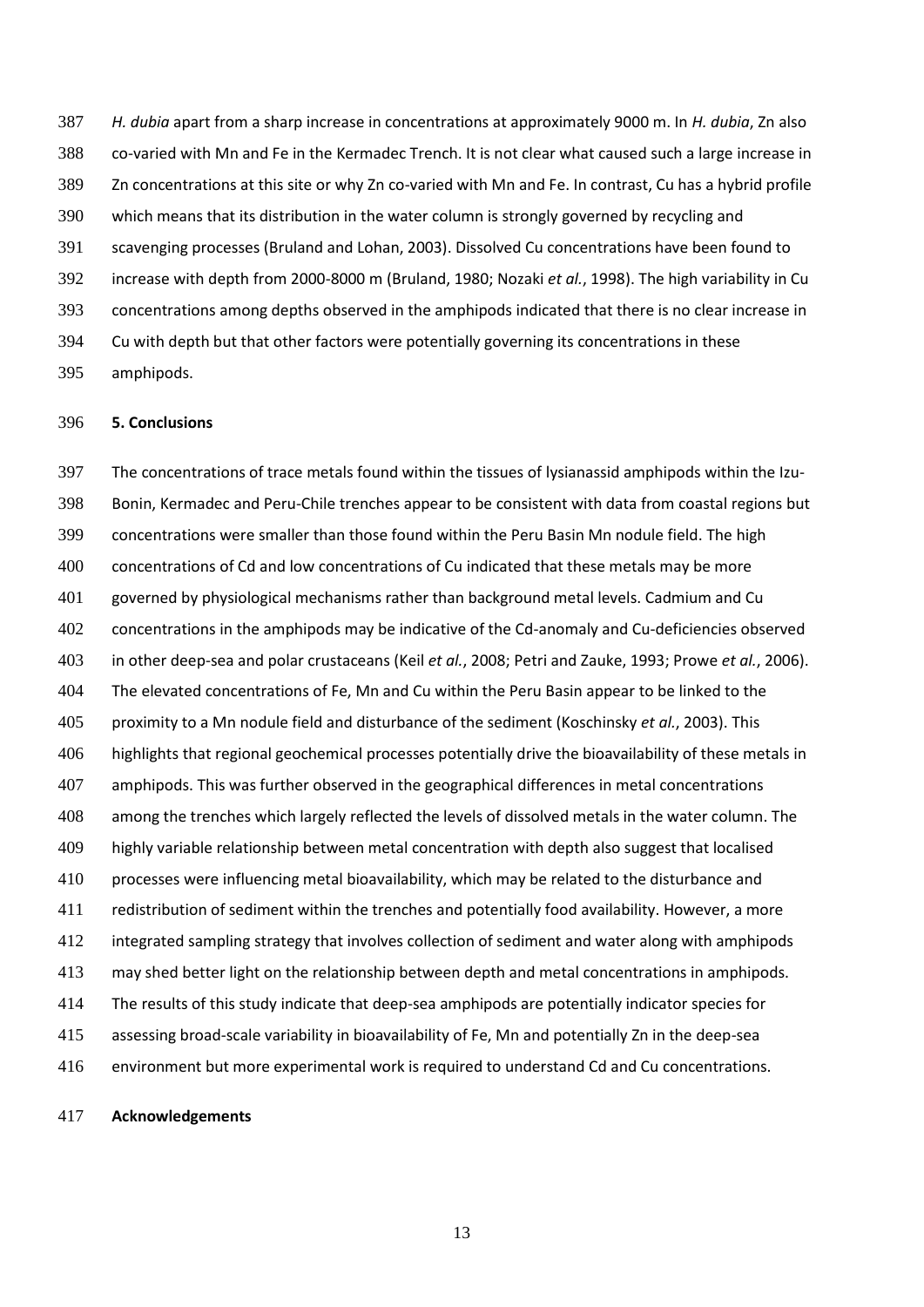- We thanks the Captain, crew and company of the Research Vessels RV *Kaharoa* (New Zealand) RV
- *Tansei-Maru* (Japan) and RV *Sonne* (Germany) for their help in obtaining the samples. We thanks Dr.
- Adam Jarvis and Jane Davis (School of Engineering, Newcastle University), Fiona Maclachlan (School
- of Natural and Environmental Sciences, Newcastle University) for their assistance in the analyses.
- We also thank Prof. Ronnie Glud (University of Southern Denmark) and Dr. Ashley Rowden, Dr Scott
- Nodder and Richard Wysoczanski (NIWA, New Zealand) for their helpful comments on
- 424 interpretation. The sample analysis was funded by Newcastle University.

#### **References**

- Bargagli, R., Nelli, L., Ancora, S., Focardi, S., 1996. Elevated cadmium accumulation in marine
- organisms from Terra Nova Bay (Antarctica). Polar Biology 16 (7), 513-520.
- Bennett, S.A., Achterberg, E.P., Connelly, D.P., Statham, P.J., Fones, G.R., German, C.R., 2008. The
- distribution and stabilisation of dissolved Fe in deep-sea hydrothermal plumes. Earth and Planetary
- Science Letters 270 (3-4), 157-167.
- Boning, P., Brumsack, H.J., Bottcher, M.E., Schnetger, B., Kriete, C., Kallmeyer, J., Borchers, S.L.,
- 2004. Geochemistry of Peruvian near-surface sediments. Geochimica et Cosmochimica Acta 68 (21), 4429-4451.
- Brandl, P.A., Hamada, M., Arculus, R.J., Johnson, K., Marsaglia, K.M., Savov, I.P., Ishizuka, O., Li, H.,
- 2017. The arc arises: The links between volcanic output, arc evolution and melt composition. Earth
- and Planetary Science Letters 461, 73-84.
- Bruland, K.W., 1980. Oceanographic distributions of cadmium, zinc, nickel, and copper in the North
- Pacific. Earth and Planetary Science Letters 47 (2), 176-198.
- Bruland, K.W., Lohan, M.C., 2003. 6.02 Controls of Trace Metals in Seawater A2 Holland, Heinrich
- D. In: Turekian, K.K. (Ed.), Treatise on Geochemistry. Pergamon, Oxford, pp. 23-47.
- Cantwell, M.G., Burgess, R.M., Kester, D.R., 2002. Release and phase partitioning of metals from
- anoxic estuarine sediments during periods of simulated resuspension. Environmental science &
- technology 36 (24), 5328-5334.
- Charmasson, S.S., Calmet, D.P., 1987. Distribution of scavenging Lysianassidae amphipods
- *Eurythenes gryllus* in the Northeast Atlantic- comparisons with studies held in the Pacifici. Deep-Sea
- Research Part a-Oceanographic Research Papers 34 (9), 1509-1523.
- Chu, N.C., Johnson, C.M., Beard, B.L., German, C.R., Nesbitt, R.W., Frank, M., Bohn, M., Kubik, P.W.,
- Usui, A., Graham, I., 2006. Evidence for hydrothermal venting in Fe isotope compositions of the deep
- Pacific Ocean through time. Earth and Planetary Science Letters 245 (1), 202-217.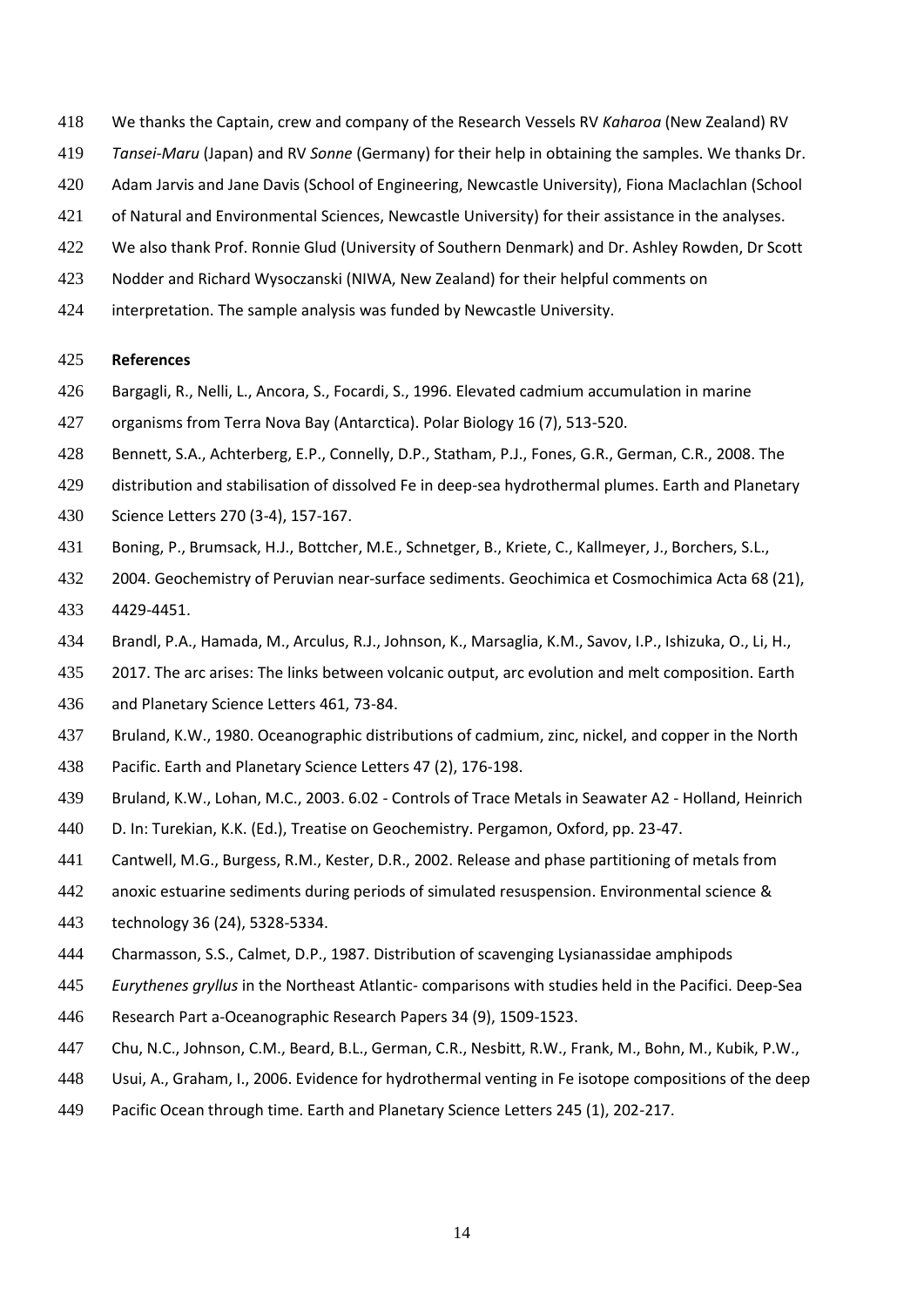- Cipro, C.V.Z., Cherel, Y., Bocher, P., Caurant, F., Miramand, P., Bustamante, P., 2018. Trace elements
- in invertebrates and fish from Kerguelen waters, southern Indian Ocean. Polar Biology 41 (1), 175- 191.
- de Ronde, C.E.J., Baker, E.T., Massoth, G.J., Lupton, J.E., Wright, I.C., Feely, R.A., Greene, R.R., 2001.
- Intra-oceanic subduction-related hydrothermal venting, Kermadec volcanic arc, New Zealand. Earth and Planetary Science Letters 193 (3), 359-369.
- de Ronde, C.E.J., Baker, E.T., Massoth, G.J., Lupton, J.E., Wright, I.C., Sparks, R.J., Bannister, S.C.,
- Reyners, M.E., Walker, S.L., Greene, R.R., Ishibashi, J., Faure, K., Resing, J.A., Lebon, G.T., 2007.
- Submarine hydrothermal activity along the mid-Kermadec Arc, New Zealand: Large-scale effects on
- venting. Geochemistry, Geophysics, Geosystems 8, Q07007.
- eGEOTRACES Electronic Atlas, 2018.
- http://www.egeotraces.org/?group=Dissolved%20Trace%20Elements,variable=SELECT%20A%20TRA CER.
- Eggleton, J., Thomas, K.V., 2004. A review of factors affecting the release and bioavailability of
- contaminants during sediment disturbance events. Environment International 30 (7), 973-980.
- Ellwood, M.J., Bowie, A.R., Baker, A., Gault-Ringold, M., Hassler, C., Law, C.S., Maher, W., Marriner,
- A., Nodder, S., Sander, S., Stevens, C., Townsend, A., van der Merwe, P., Woodward, E.M.S., Wuttig,
- K., Boyd, P.W., 2018. Insights into the biogeochemical cycling of iron, nitrate and phosphate across a
- 5300 km South Pacific zonal section (153°E-150°W). Global Biogeochemical Cycles 32 (2), 187-207.
- Eustace, R.M., Ritchie, H., Kilgallen, N.M., Piertney, S.B., Jamieson, A.J., 2016. Morphological and
- ontogenetic stratification of abyssal and hadal *Eurythenes gryllus* sensu *lato* (Amphipoda:
- Lysianassoidea) from the Peru-Chile Trench. Deep-Sea Research Part I-Oceanographic Research
- Papers 109, 91-98.
- Fairey, R., Long, E.R., Roberts, C.A., Anderson, B.S., Phillips, B.M., Hunt, J.W., Puckett, H.R., Wilson,
- C.J., 2001. An evaluation of methods for calculating mean sediment quality guideline quotients as
- 475 indicators of contamination and acute toxicity to amphipods by chemical mixtures. Environmental
- Toxicology and Chemistry 20 (10), 2276-2286.
- Fallon, E.K., Petersen, S., Brooker, R.A., Scott, T.B., 2017. Oxidative dissolution of hydrothermal
- mixed-sulphide ore: An assessment of current knowledge in relation to seafloor massive sulphide
- mining. Ore Geology Reviews 86 (Supplement C), 309-337.
- Fialkowski, W., Calosi, P., Dahlke, S., Dietrich, A., Moore, P.G., Olenin, S., Persson, L.E., Smith, B.D.,
- Spegys, M., Rainbow, P.S., 2009. The sandhopper *Talitrus saltator* (Crustacea: Amphipoda) as a
- biomonitor of trace metal bioavailabilities in European coastal waters. Marine Pollution Bulletin 58
- (1), 39-44.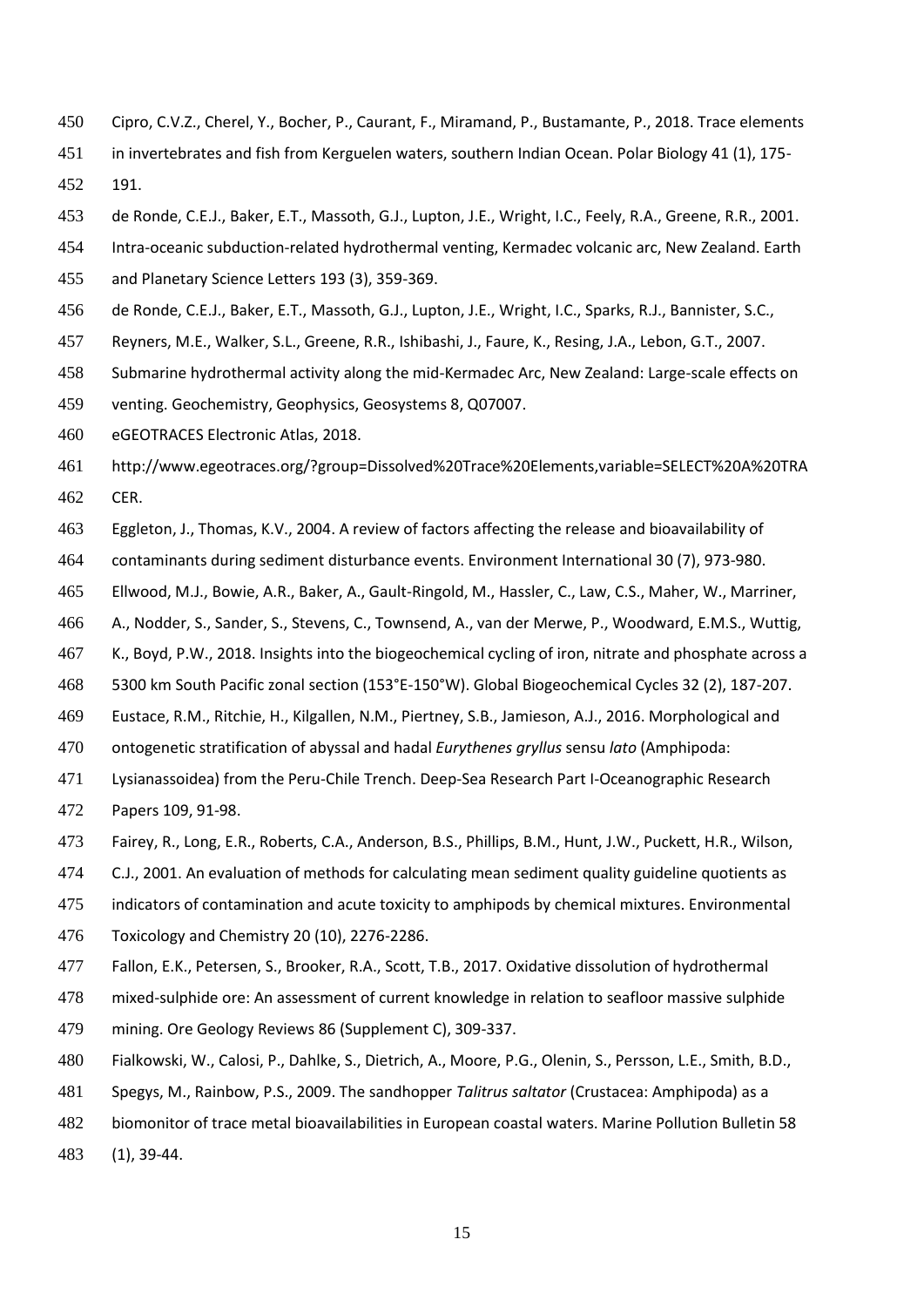- Gamo, T., Ishibashi, J.-I., Shitashima, K., Kinoshita, M., Watanabe, M., Nakayama, E., Sohrin, Y., Kim,
- E.-S., Masuzawa, T., Fuji, K., 1988. Anomalies of bottom CH<sup>4</sup> and trace metal concentrations
- associated with high heat flow at the *Calyptogena* community off Hatsu-shima Island, Sagami Bay,
- Japan: a preliminary report of Tansei Maru KT-88-1 cruise Leg-1. Geochemical Journal 22, 215-230.
- German, C.R., Thurnherr, A.M., Knoery, J., Charlou, J.L., Jean-Baptiste, P., Edmonds, H.N., 2010. Heat,
- volume and chemical fluxes from submarine venting: A synthesis of results from the Rainbow
- hydrothermal field, 36 degrees N MAR. Deep-Sea Research Part I-Oceanographic Research Papers 57
- (4), 518-527.
- Glover, A.G., Smith, C.R., 2003. The deep-sea floor ecosystem: current status and prospects of
- anthropogenic change by the year 2025. Environmental Conservation 30 (3), 219-241.
- Grand, M.M., Measures, C.I., Hatta, M., Morton, P.L., Barrett, P., Milne, A., Resing, J.A., Landing,
- W.M., 2015. The impact of circulation and dust deposition in controlling the distributions of
- dissolved Fe and Al in the south Indian subtropical gyre. Marine Chemistry 176, 110-125.
- Hauton, C., Brown, A., Thatje, S., Mestre, N.C., Bebianno, M.J., Martins, I., Bettencourt, R., Canals,
- M., Sanchez-Vidal, A., Shillito, B., Ravaux, J., Zbinden, M., Duperron, S., Mevenkamp, L., Vanreusel,
- A., Gambi, C., Dell'Anno, A., Danovaro, R., Gunn, V., Weaver, P., 2017. Identifying toxic impacts of
- metals potentially released during deep-sea mining a synthesis of the challenges to quantifying
- risk. Frontiers in Marine Science 4 (368).
- Honda, S., Yoshida, T., Aoike, K., 2007. Spatial and temporal evolution of arc volcanism in the
- northeast Honshu and Izu-Bonin Arcs: Evidence of small-scale convection under the island arc?
- Island Arc 16 (2), 214-223.
- Hyun, J.H., Kim, S.H., Mok, J.S., Cho, H., Lee, T., Vandieken, V., Thamdrup, B., 2017. Manganese and
- iron reduction dominate organic carbon oxidation in surface sediments of the deep Ulleung Basin,
- East Sea. Biogeosciences 14 (4), 941-958.
- Itou, M., Matsumura, I., Noriki, S., 2000. A large flux of particulate matter in the deep Japan Trench
- observed just after the 1994 Sanriku-Oki earthquake. Deep-Sea Research Part I-Oceanographic
- Research Papers 47 (10), 1987-1998.
- Jamieson, A.J., 2015. The Hadal Zone: live in the deepest oceans. Cambridge University Press,
- Cambridge.
- John, S.G., Helgoe, J., Townsend, E., in press-a. Biogeochemical cycling of Zn and Cd and their stable
- isotopes in the Eastern Tropical South Pacific. Marine Chemistry.
- John, S.G., Helgoe, J., Townsend, E., Weber, T., DeVries, T., Tagliabue, A., Moore, K., Lam, P., Marsay,
- C.M., Till, C., in press-b. Biogeochemical cycling of Fe and Fe stable isotopes in the Eastern Tropical
- South Pacific. Marine Chemistry.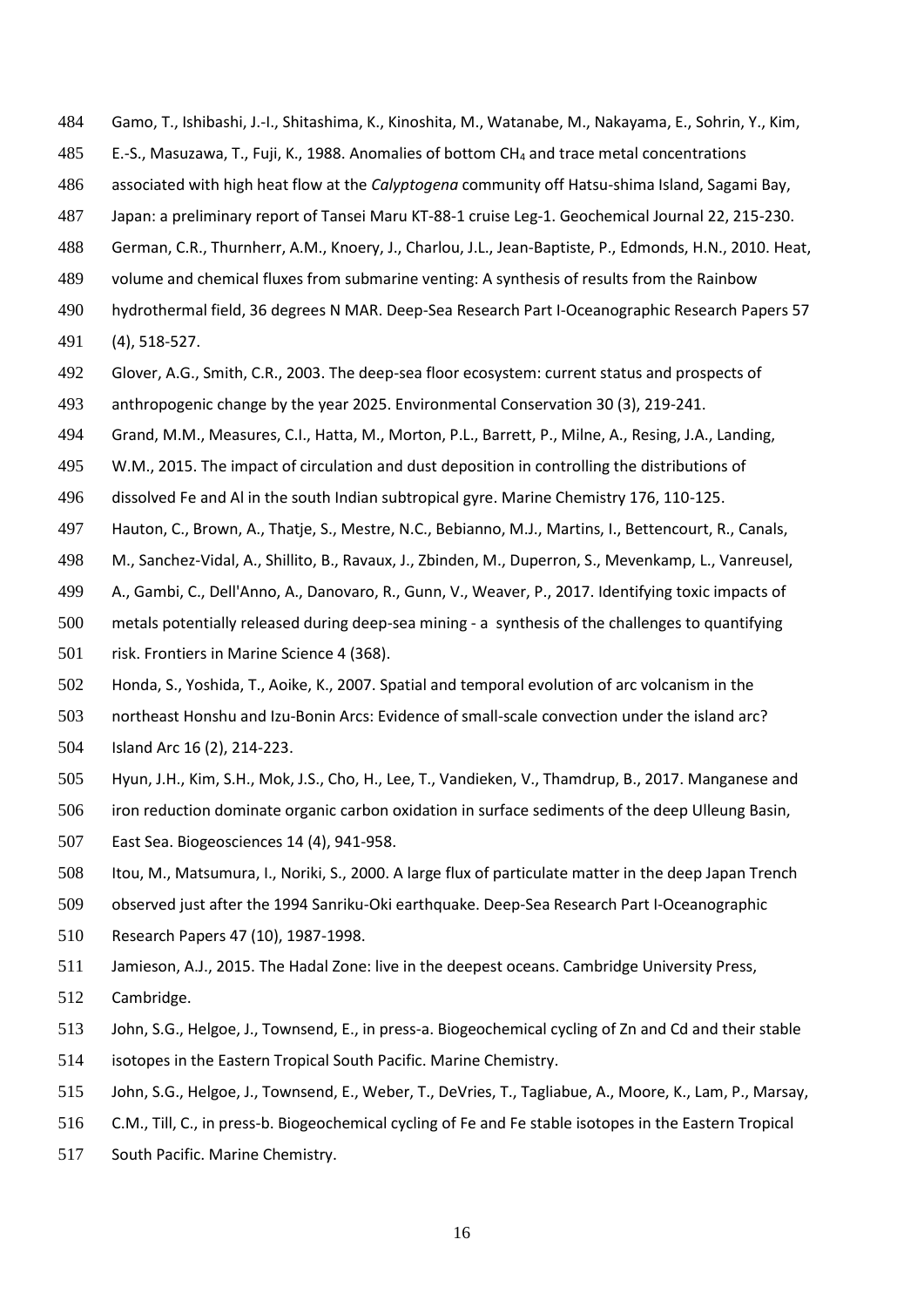- Keil, S., De Broyer, C., Zauke, G.-P., 2008. Significance and interspecific variability of accumulated
- trace metal concentrations in Antarctic benthic crustaceans. International Review of Hydrobiology 93 (1), 106-126.
- Kim, T., Obata, H., Kondo, Y., Ogawa, H., Gamo, T., 2015. Distribution and speciation of dissolved zinc
- in the western North Pacific and its adjacent seas. Marine Chemistry 173, 330-341.
- Kim, T., Obata, H., Nishioka, J., Gamo, T., 2017. Distribution of Dissolved Zinc in the Western and
- Central Subarctic North Pacific. Global Biogeochemical Cycles 31 (9), 1454-1468.
- Klinkhammer, G.P., Bender, M.L., 1980. The distribution of manganese in the Pacific Ocean. Earth
- and Planetary Science Letters 46 (3), 361-384.
- Koschinsky, A., Borowski, C., Halbach, P., 2003. Reactions of the heavy metal cycle to industrial
- activities in the deep sea: an ecological assessment. International Review of Hydrobiology 88 (1),
- 102-127.
- Lacey, N.C., Rowden, A.A., Clark, M.R., Kilgallen, N.M., Linley, T., Mayor, D.J., Jamieson, A.J., 2016.
- Community structure and diversity of scavenging amphipods from bathyal to hadal depths in three
- South Pacific Trenches. Deep-Sea Research Part I-Oceanographic Research Papers 111, 121-137.
- Laglera, L.M., Tovar-Sánchez, A., Iversen, M.H., González, H.E., Naik, H., Mangesh, G., Assmy, P.,
- Klaas, C., Mazzocchi, M.G., Montresor, M., Naqvi, S.W.A., Smetacek, V., Wolf-Gladrow, D.A., 2017.
- Iron partitioning during LOHAFEX: Copepod grazing as a major driver for iron recycling in the
- Southern Ocean. Marine Chemistry 196, 148-161.
- Landing, W.M., Bruland, K.W., 1987. The contrasting biogeochemistry of iron and manganese in the
- Pacific Ocean. Geochimica et Cosmochimica Acta 51 (1), 29-43.
- Long, E.R., Macdonald, D.D., Smith, S.L., Calder, F.D., 1995. Incidence of adverse biological effects
- within ranges of chemical concentrations in marine and estuarine sediments. Environmental
- Management 19 (1), 81-97.
- Marsay, C.M., Lam, P.J., Heller, M.I., Lee, J.-M., John, S.G., in press. Distribution and isotopic
- signature of ligand-leachable particulate iron along the GEOTRACES GP16 East Pacific Zonal Transect.
- Marine Chemistry.
- Marsden, I.D., Rainbow, P.S., 2004. Does the accumulation of trace metals in crustaceans affect their
- ecology the amphipod example? Journal of Experimental Marine Biology and Ecology 300 (1-2),
- 373-408.
- Marsden, I.D., Rainbow, P.S., Smith, B.D., 2003. Trace metal concentrations in two New Zealand
- talitrid amphipods: effects of gender and reproductive state and implications for biomonitoring.
- Journal of Experimental Marine Biology and Ecology 290 (1), 93-113.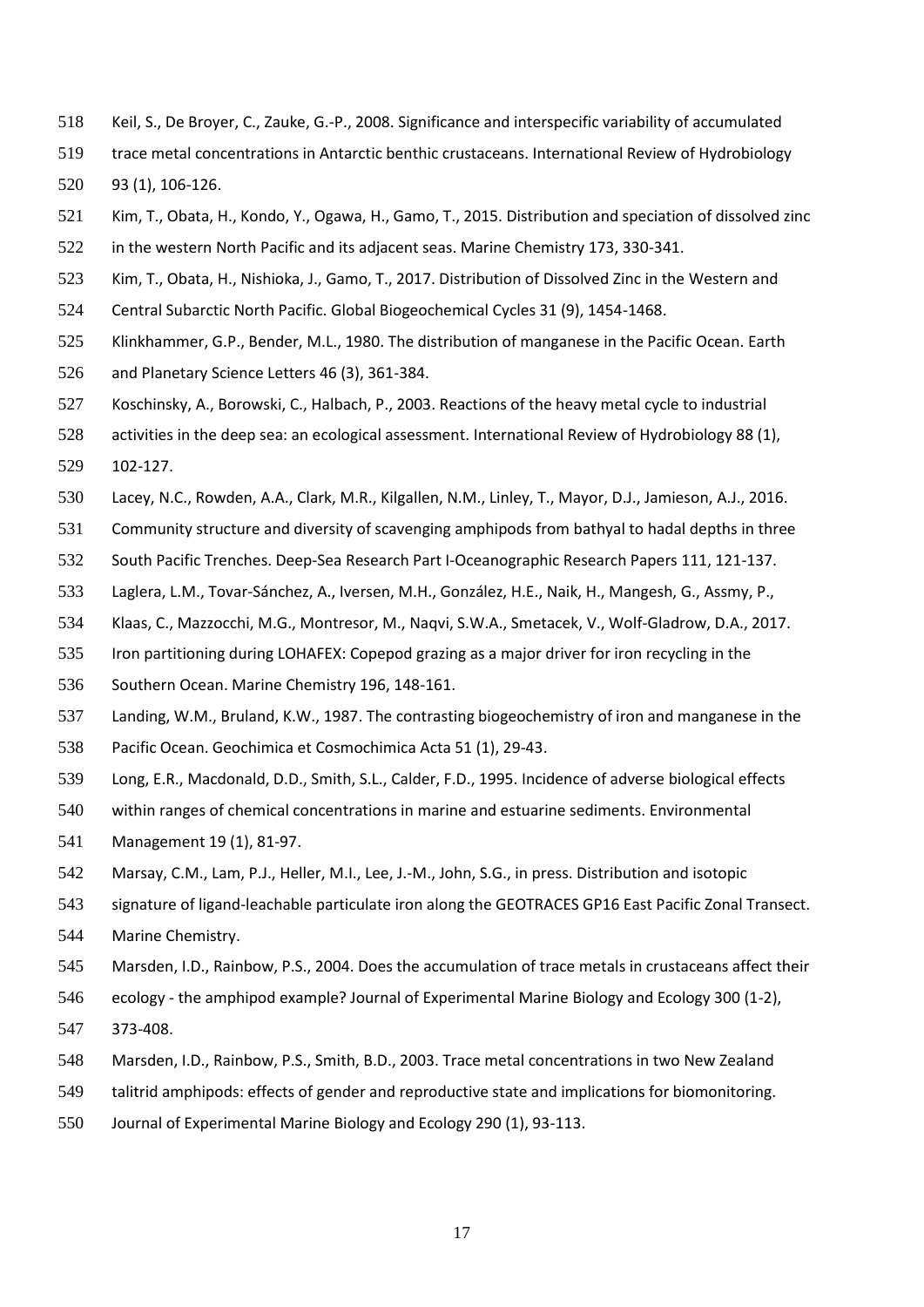- Mather, A.E., Hartley, A.J., Griffiths, J.S., 2014. The giant coastal landslides of Northern Chile:
- Tectonic and climate interactions on a classic convergent plate margin. Earth and Planetary Science
- Letters 388, 249-256.
- Matsunaga, K., Nishioka, J., Kuma, K., Toya, K., Suzuki, Y., 1998. Riverine input of bioavailable iron
- supporting phytoplankton growth in Kesennuma Bay (Japan). Water Research 32 (11), 3436-3442.
- McAllen, R., Taylor, A., Freel, J., 2005. Seasonal variation in the ionic and protein content of
- haemolymph from seven deep-sea decapod genera from the Northeast Atlantic Ocean. Deep Sea
- Research Part I: Oceanographic Research Papers 52 (11), 2017-2028.
- Mearns, A.J., Swartz, R.C., Cummins, J.M., Dinnel, P.A., Plesha, P., Chapman, P.M., 1986. Inter-
- laboratory comparison of a sediment toxicity test using the marine amphipod, *Rhepoxynius abronius*.
- Marine Environmental Research 19 (1), 13-37.
- Moore, P.G., Rainbow, P.S., Hayes, E., 1991. The beach-hopper *Orchestira gammarellus* (Crustacea,
- Ampipoda) as a biomonitor for copper and zinc North Sea trials. Science of the Total Environment
- 106 (3), 221-238.
- Nishioka, J., Obata, H., 2017. Dissolved iron distribution in the western and central subarctic Pacific:
- HNLC water formation and biogeochemical processes. Limnology and Oceanography 62 (5), 2004- 2022.
- Nozaki, Y., Ohta, Y., 1993. Rapid and frequent turbidite accummulation in the bottom of the Izu-
- Ogasawara Trench- chemical and radiochemical evidence. Earth and Planetary Science Letters 120
- (3-4), 345-360.
- Nozaki, Y., Yamada, M., Nakanishi, T., Nagaya, Y., Nakamura, K., Shitashima, K., Tsubota, H., 1998.
- The distribution of radionuclides and some trace metals in the water columns of the Japan and Bonin
- trenches. Oceanologica Acta 21 (3), 469-484.
- Obata, H., Nishioka, J., Kim, T., Norisuye, K., Takeda, S., Wakuta, Y., Gamo, T., 2017. Dissolved iron
- and zinc in Sagami Bay and the Izu-Ogasawara Trench. Journal of Oceanography 73 (3), 333-344.
- Oguri, K., Kawamura, K., Sakaguchi, A., Toyofuku, T., Kasaya, T., Murayama, M., Fujikura, K., Glud,
- R.N., Kitazato, H., 2013. Hadal disturbance in the Japan Trench induced by the 2011 Tohoku-Oki
- Earthquake. Scientific Reports 3, 6.
- Petri, G., Zauke, G.P., 1993. Trace metals in crustaceans in the Antarctic Ocean. Ambio 22 (8), 529- 536.
- Prowe, F., Kirf, M., Zauke, G.P., 2006. Heavy metals in crustaceans from the Iberian deep sea plain.
- Scientia Marina 70 (2), 271-279.
- Rainbow, P.S., 1985. The biology of heavy metals in the sea. International Journal of Environmental
- Studies 25 (3), 195-211.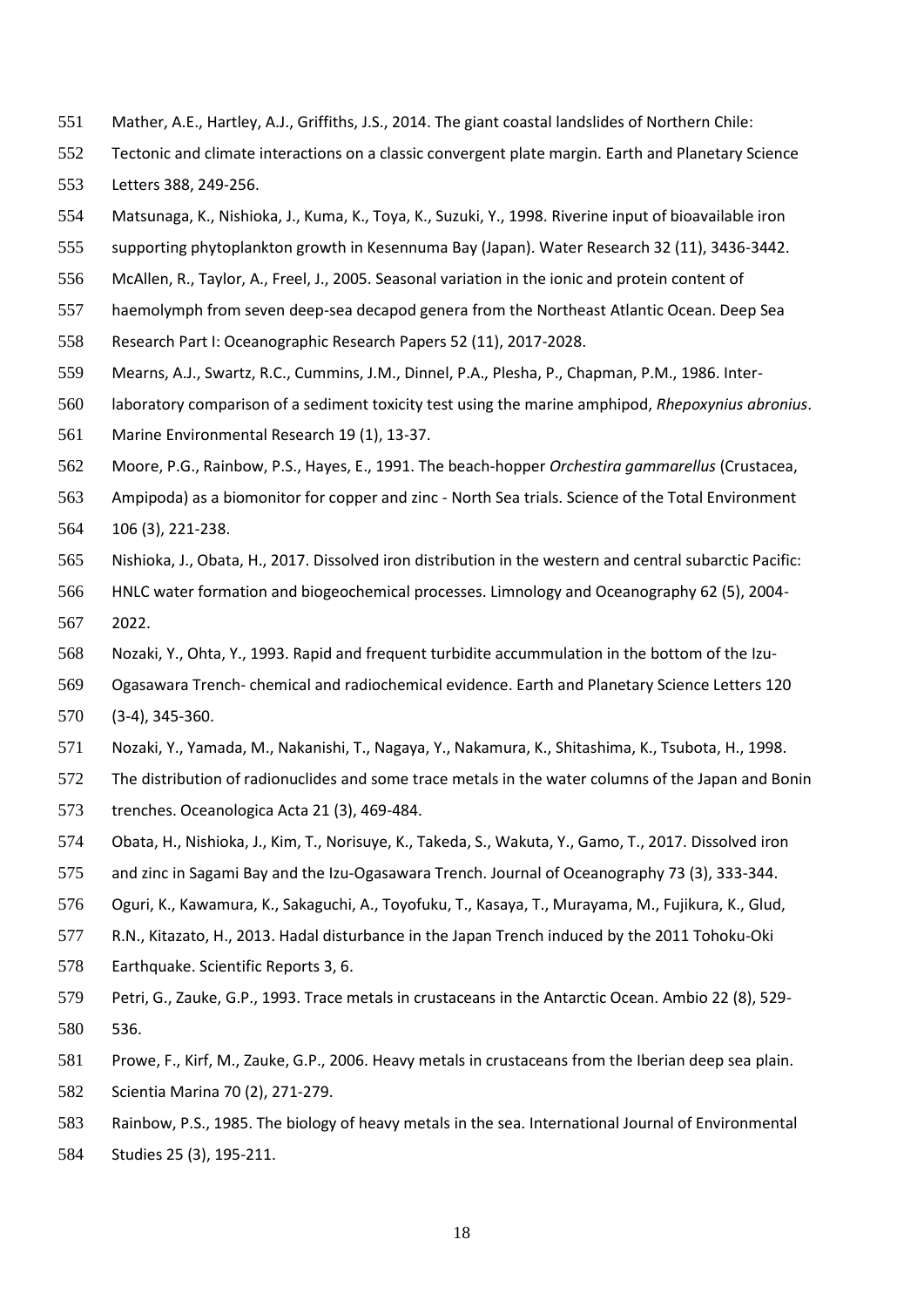- Rainbow, P.S., 1993a. THE SIGNIFICANCE OF TRACE-METAL CONCENTRATIONS IN MARINE-
- INVERTEBRATES. Lewis Publishers Inc, Boca Raton.
- Rainbow, P.S., 1993b. The significance of trace metal concentrations in marine invertebrates. Lewis
- Publishers Inc, Boca Raton.
- Rainbow, P.S., 1995. Biomonitoring of heavy metal availability in the marine environment. Marine
- Pollution Bulletin 31 (4-12), 183-192.
- Rainbow, P.S., 2002. Trace metal concentrations in aquatic invertebrates: why and so what?
- Environmental Pollution 120 (3), 497-507.
- Rainbow, P.S., Amiard-Triquet, C., Amiard, J.C., Smith, B.D., Langston, W.J., 2000. Observations on
- the interaction of zinc and cadmium uptake rates in crustaceans (amphipods and crabs) from coastal
- sites in UK and France differentially enriched with trace metals. Aquatic Toxicology 50 (3), 189-204.
- Rainbow, P.S., Emson, R.H., Smith, B.D., Moore, P.G., Mladenov, P.V., 1993. Talitrid amphipods as
- biomonitors of trace metals near Dunedin, New Zealand. New Zealand Journal of Marine and
- Freshwater Research 27 (2), 201-207.
- Rainbow, P.S., Fialkowski, W., Smith, B.D., 1998. The sandhopper *Talitrus saltator* as a trace metal
- biomonitor in the Gulf of Gdansk, Poland. Marine Pollution Bulletin 36 (3), 193-200.
- Rainbow, P.S., Moore, P.G., Watson, D., 1989. Talitrid amphipods (Crustacea) as biomonitors for
- copper and zinc. Estuarine Coastal and Shelf Science 28 (6), 567-582.
- Ratnarajah, L., Bowie, A.R., Lannuzel, D., Meiners, K.M., Nicol, S., 2014. The biogeochemical role of
- baleen whales and krill in Southern Ocean nutrient cycling. Plos One 9 (12), 18.
- Resing, J.A., Sedwick, P.N., German, C.R., Jenkins, W.J., Moffett, J.W., Sohst, B.M., Tagliabue, A.,
- 2015. Basin-scale transport of hydrothermal dissolved metals across the South Pacific Ocean. Nature 523, 200.
- Ridout, P.S., Willcocks, A.D., Morris, R.J., White, S.L., Rainbow, P.S., 1985. Concentrations of Mn, Fe,
- Cu, Zn and Cd in the mesopelagic decapod *Systellaspis debilis* from the east Atlantic Ocean. Marine
- Biology 87 (3), 285-288.
- Ritchie, H., Janamieson, A.J., Piertney, S.B., 2015. Phylogenetic relationships among hadal
- amphipods of the Superfamily Lysianassoidea: Implications for taxonomy and biogeography. Deep-
- Sea Research Part I-Oceanographic Research Papers 105, 119-131.
- Ritterhoff, J., Zauke, G.-P., 1997. Trace metals in field samples of zooplankton from the Fram Strait
- and the Greenland Sea. Science of the Total Environment 199 (3), 255-270.
- Roberts, D.A., 2012. Causes and ecological effects of resuspended contaminated sediments (RCS) in
- marine environments. Environment International 40, 230-243.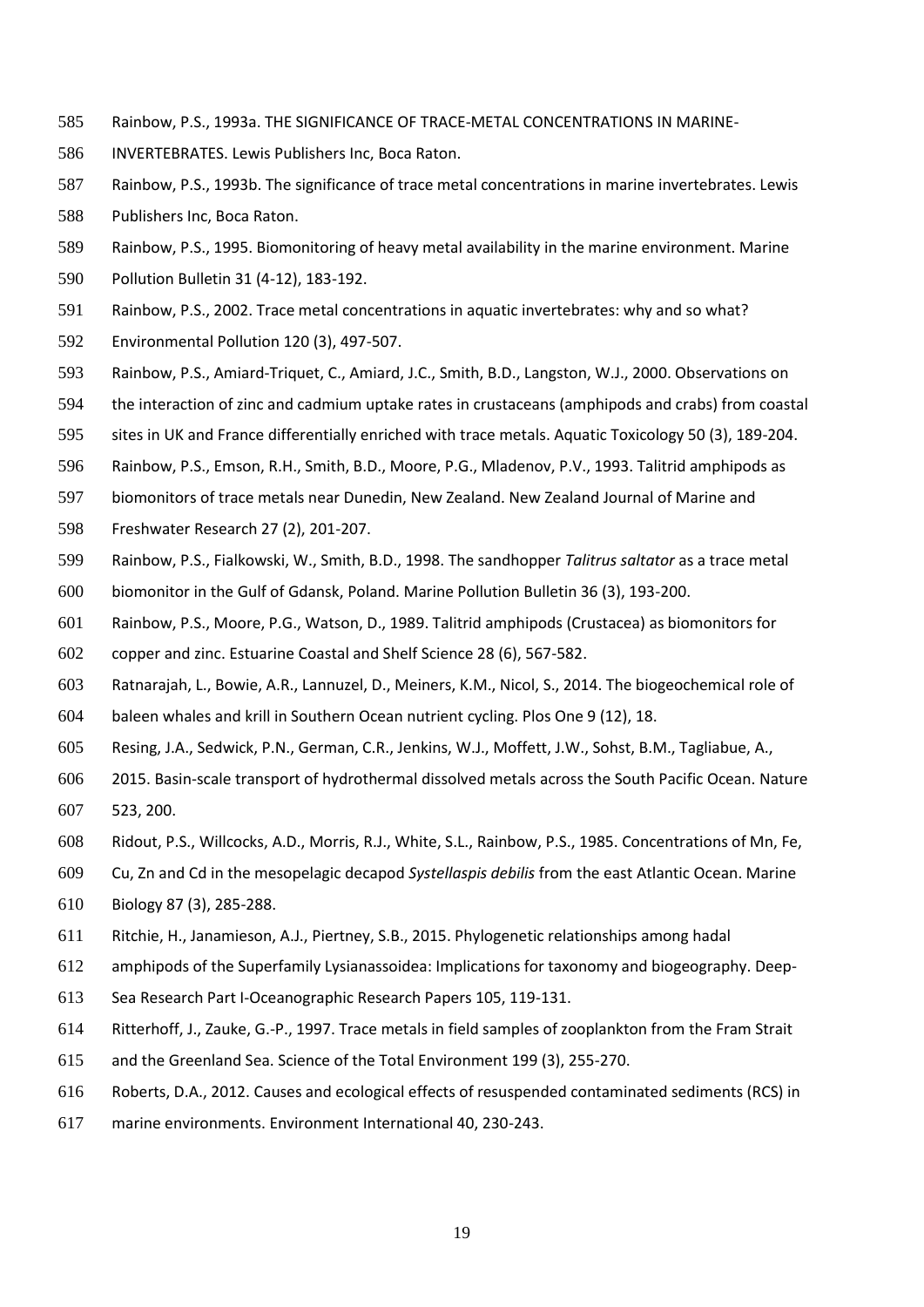- Saitoh, Y., Kuma, K., Isoda, Y., Kuroda, H., Matsuura, H., Wagawa, T., Takata, H., Kobayashi, N.,
- Nagao, S., Nakatsuka, T., 2008. Processes influencing iron distribution in the coastal waters of the
- Tsugaru Strait, Japan. Journal of Oceanography 64 (6), 815-830.
- Saulnier, I., Mucci, A., 2000. Trace metal remobilization following the resuspension of estuarine
- sediments: Saguenay Fjord, Canada. Applied Geochemistry 15 (2), 191-210.
- Stewart, H.A., Jamieson, A.J., 2018. Habitat heterogeneity of hadal trenches: Considerations and
- implications for future studies. Progress in Oceanography 161, 47-65.
- Takano, S., Tanimizu, M., Hirata, T., Sohrin, Y., 2014. Isotopic constraints on biogeochemical cycling
- of copper in the ocean. Nature Communications 5, 5663.
- Ugolini, A., Borghini, F., Calosi, P., Bazzicalupo, M., Chelazzi, G., Focardi, S., 2004. Mediterranean
- *Talitrus saltator* (Crustacea, Amphipoda) as a biomonitor of heavy metals contamination. Marine
- Pollution Bulletin 48 (5-6), 526-532.
- Usui, A., Nishimura, A., 1992. Submersible observations of hydrothermal manganese deposits on the
- Kaikata Seamount, Izu-Ogasawara (Bonin) Arc. Marine Geology 106 (3), 203-216.
- Usui, A.U., Lasby, G.P.G., 1998. Submarine hydrothermal manganese deposits in the Izu–Bonin –
- Mariana arc: An overview. Island Arc 7 (3), 422-431.
- Vedamati, J., Chan, C., Moffett, J.W., 2015. Distribution of dissolved manganese in the Peruvian
- Upwelling and Oxygen Minimum Zone. Geochimica et Cosmochimica Acta 156, 222-240.
- White, S.L., Rainbow, P.S., 1987. Heavy metal concentrations and size effects in the mesopelagic
- deacpod crustacean *Systellaspis debilis*. Marine Ecology Progress Series 37 (2-3), 147-151.
- Yayanos, A.A., 2009. Recovery of Live Amphipods at Over 102 MPa from the Challenger Deep.
- Marine Technology Society Journal 43 (5), 132-136.
- Yucel, M., Gartman, A., Chan, C.S., Luther, G.W., 2011. Hydrothermal vents as a kinetically stable
- source of iron-sulphide-bearing nanoparticles to the ocean. Nature Geoscience 4 (6), 367-371.
- Zauke, G.P., Krause, M., Weber, A., 1996. Trace metals in mesozooplankton of the North Sea:
- Concentrations in different taxa and preliminary results on bioaccumulation in copepod collectives
- (*Calanus finmarchicus C-helgolandicus*). Internationale Revue Der Gesamten Hydrobiologie 81 (1),
- 141-160.
- 
- 
- 
- 
- 
-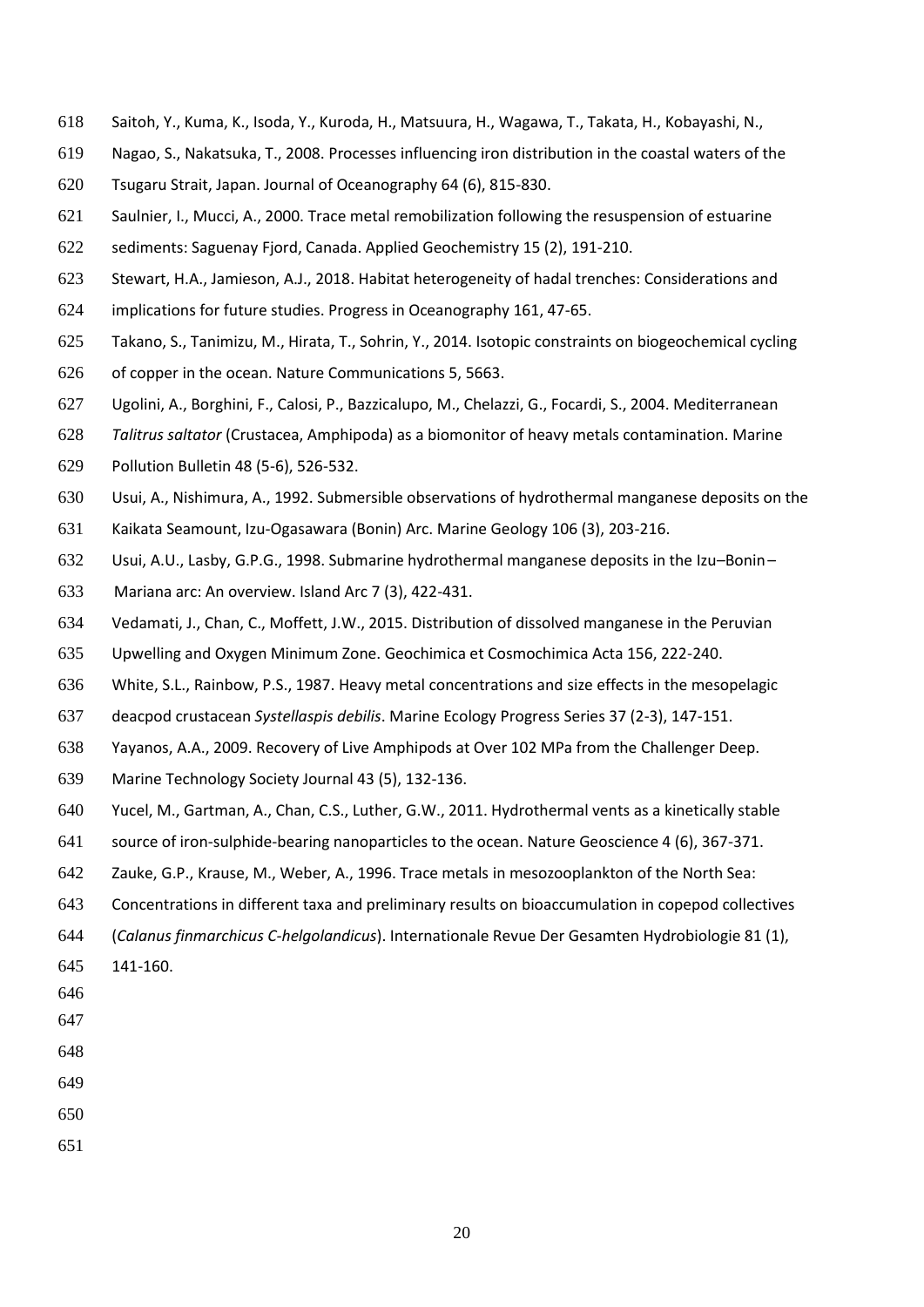652 Table 1. Comparisons of mean ( $\pm$  95% CL, *n* = 4) measured and certified metal concentrations (μg g<sup>-1</sup>)

| Metal        | Measured        | Certified      | Percentage recovery |  |  |
|--------------|-----------------|----------------|---------------------|--|--|
|              | Concentration   | Concentration  |                     |  |  |
| Manganese    | $11.6\pm0.6$    | $13.6~\pm 1.2$ | 85.2%               |  |  |
| (Mn)         |                 |                |                     |  |  |
| Iron (Fe)    | $88.15 \pm 3.3$ | $105~\pm 13$   | 83.9%               |  |  |
| Copper (Cu)  | $88.02 \pm 3.3$ | $106~\pm 10$   | 83.0%               |  |  |
| Zinc (Zn)    | $193.28\pm10.1$ | 180 $\pm$ 6    | 107%                |  |  |
| Cadmium (Cd) | $23.12 \pm 1.0$ | 26.7 $\pm$ 0.6 | 86.6%               |  |  |
|              |                 |                |                     |  |  |
|              |                 |                |                     |  |  |
|              |                 |                |                     |  |  |
|              |                 |                |                     |  |  |
|              |                 |                |                     |  |  |
|              |                 |                |                     |  |  |
|              |                 |                |                     |  |  |
|              |                 |                |                     |  |  |
|              |                 |                |                     |  |  |
|              |                 |                |                     |  |  |
|              |                 |                |                     |  |  |
|              |                 |                |                     |  |  |
|              |                 |                |                     |  |  |
|              |                 |                |                     |  |  |
|              |                 |                |                     |  |  |
|              |                 |                |                     |  |  |
|              |                 |                |                     |  |  |
|              |                 |                |                     |  |  |
|              |                 |                |                     |  |  |
|              |                 |                |                     |  |  |
|              |                 |                |                     |  |  |
|              |                 |                |                     |  |  |

in Certified Reference Material (TORT-2 Lobster Hepatopancreas, NRC, Canada).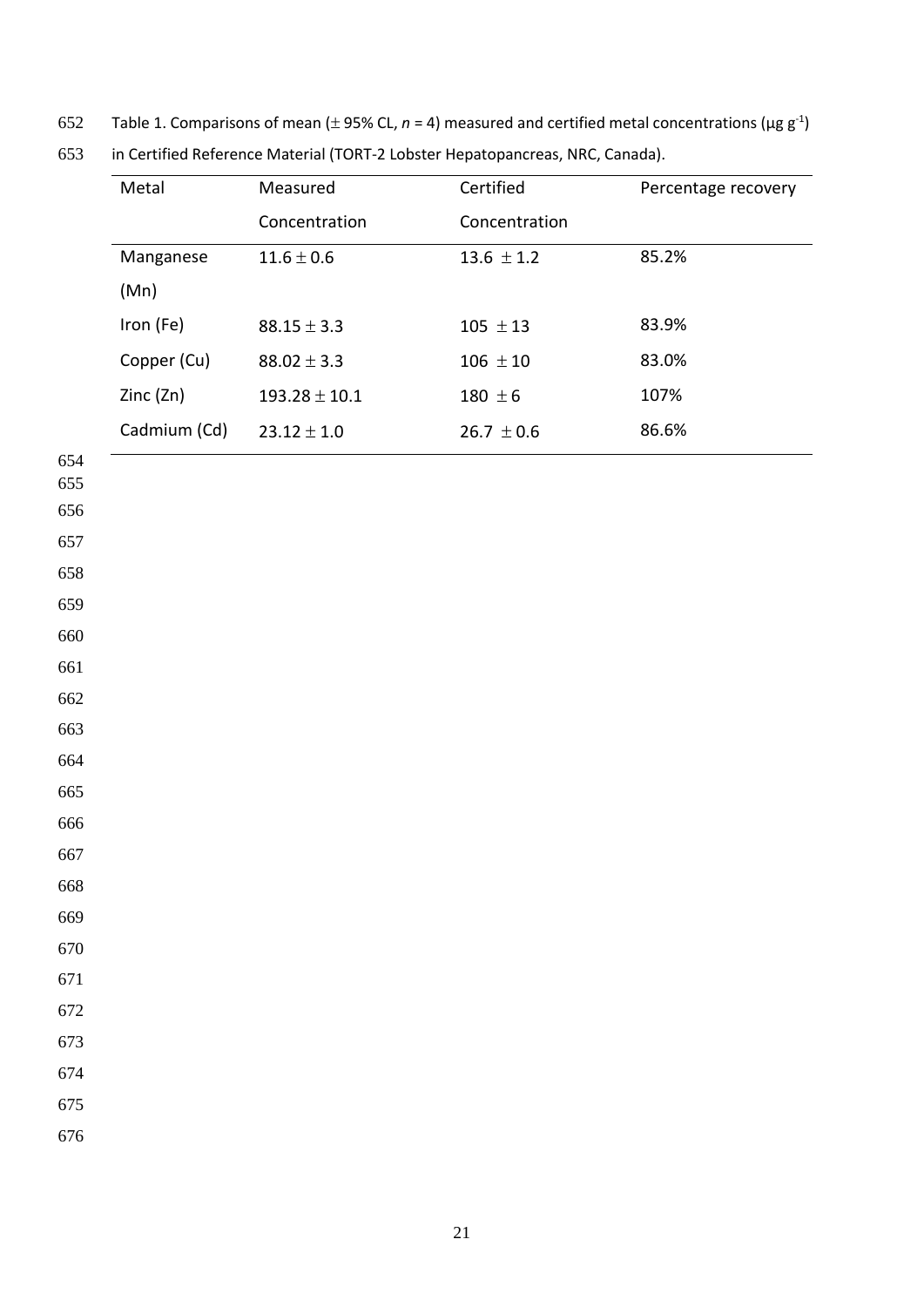- 677 Table 2. Mean cadmium (Cd), copper (Cu), iron (Fe), manganese (Mn) and zinc (Zn) concentrations
- 678  $\mu$ g g<sup>-1</sup> dry weight) in benthopelagic amphipods collected from the Izu-Bonin, Kermadec and Peru-

679 Chile trenches at depths ranging from 3268 m to 9908 m. Standard deviations are in parentheses.

| Species     | Location   | Depth | Number         | Cd           | Cu           | Fe          | Mn           | Zn           |
|-------------|------------|-------|----------------|--------------|--------------|-------------|--------------|--------------|
| Hirondellea | Izu-Bonin  | 8172  | 4              | 4.84(2.44)   | 32.67 (4.97) | 415.50      | 51.04 (6.39) | 265.48       |
| gigas       | Trench     |       |                |              |              | (50.6)      |              | (35.66)      |
|             |            | 9316  | $\sqrt{4}$     | 6.06(0.51)   | 28.98 (2.84) | 592.81      | 85.34        | 172 (9.15)   |
|             |            |       |                |              |              | (132.29)    | (10.54)      |              |
|             |            |       |                |              |              |             |              |              |
| Hirondellea | Kermadec   | 6999  | $\sqrt{4}$     | 23.35(1.01)  | 43.31 (4.85) | 73.41       | 3.58(0.33)   | 111.81       |
| dubia       | Trench     |       |                |              |              | (14.16)     |              | (6.63)       |
|             |            | 8148  | 4              | 7.32(2.1)    | 22.77 (6.78) | 48.17       | 8.32 (1.92)  | 136.02       |
|             |            |       |                |              |              | (14.25)     |              | (21.92)      |
|             |            | 9053  | $\overline{4}$ | 8.63(0.08)   | 44.94 (0.94) | 304.25      | 24.51 (1.65) | 224.71       |
|             |            |       |                |              |              | (103)       |              | (6.27)       |
|             |            | 9908  | $\overline{4}$ | 5.45(0.76)   | 31.95(1.54)  | 94.44(22.3) | 12.03(1.05)  | 170.69       |
|             |            |       |                |              |              |             |              | (3.63)       |
|             |            |       |                |              |              |             |              |              |
| Eurythenes  | Kermadec   | 3268  | $\mathbf{1}$   | 1.44         | 17.90        | 105.62      | 2.99         | 187.33       |
| gryllus     | Trench     |       |                |              |              |             |              |              |
|             |            | 4519  | 3              | 3.52(0.24)   | 21.5(3.42)   | 243.84      | 14.84 (2.92) | 198.2        |
|             |            |       |                |              |              | (23.97)     |              | (37.68)      |
|             |            | 5242  | 4              | 3.01(0.61)   | 10.34 (0.74) | 91.75       | 2.35(0.36)   | 192.86       |
|             |            |       |                |              |              | (19.09)     |              | (14.19)      |
|             |            |       |                |              |              |             |              |              |
| Eurythenes  | Peru-Chile | 4602  | $\overline{2}$ | 15.56        | 24.73        | 167.3       | 7.18(0.65)   | 188.43       |
| gryllus     | Trench     |       |                | (15.55)      | (10.29)      | (19.61)     |              | (3.59)       |
|             |            | 5329  | $\overline{2}$ | 6.19(3.13)   | 15.21 (1.63) | 146.92      | 5.69(0.14)   | 230.2 (17.8) |
|             |            |       |                |              |              | (57.43)     |              |              |
|             |            | 6173  | $\overline{4}$ | 18.25 (3.84) | 22.23 (4.13) | 230.11      | 7.32 (2.38)  | 120.27       |
|             |            |       |                |              |              | (156.75)    |              | (17.13)      |

680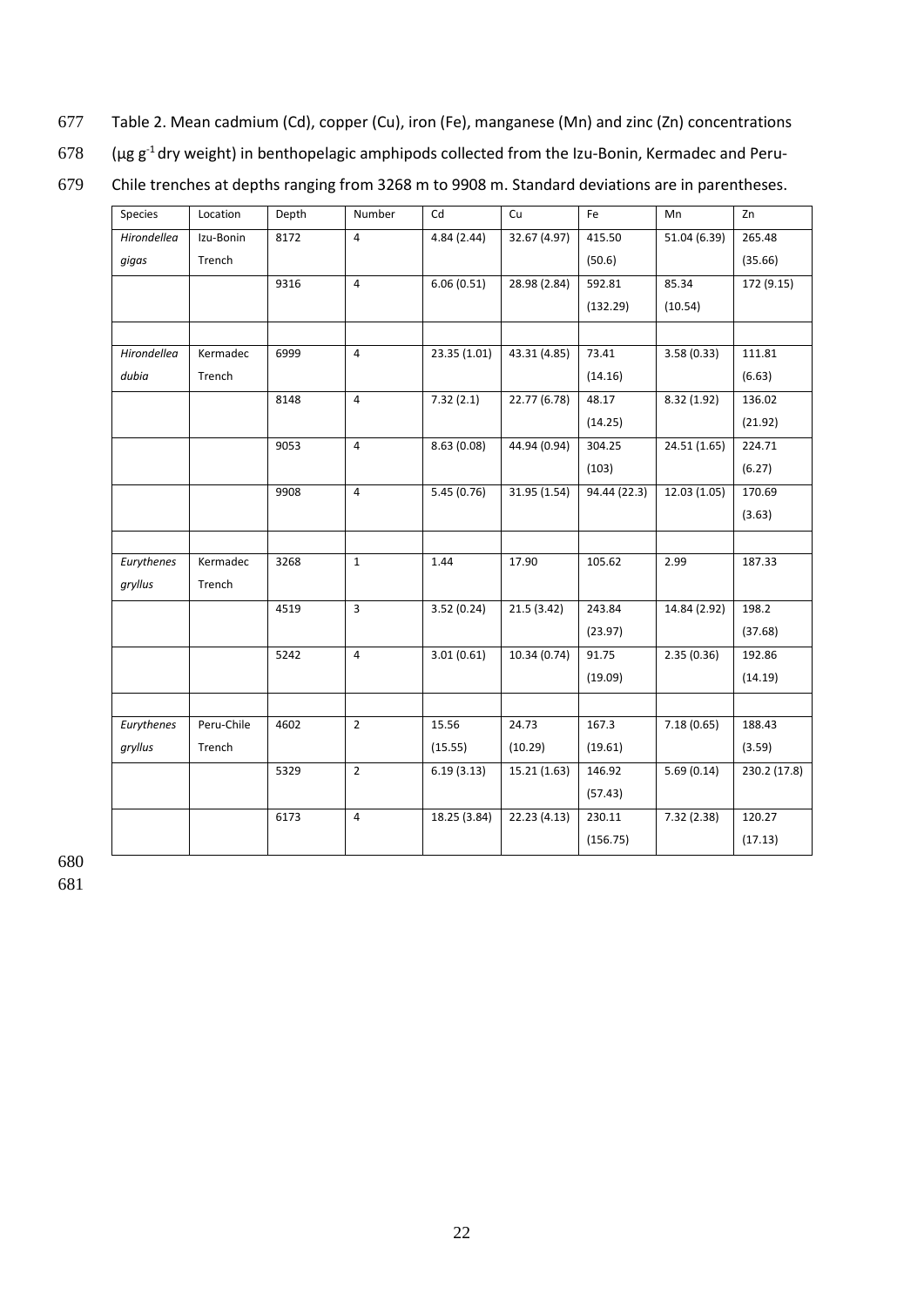

Figure 1. Locations of the sampling sites within the Izu-Bonin Trench, Kermadec Trench and Peru-

Chile Trench situated within the Pacific Ocean.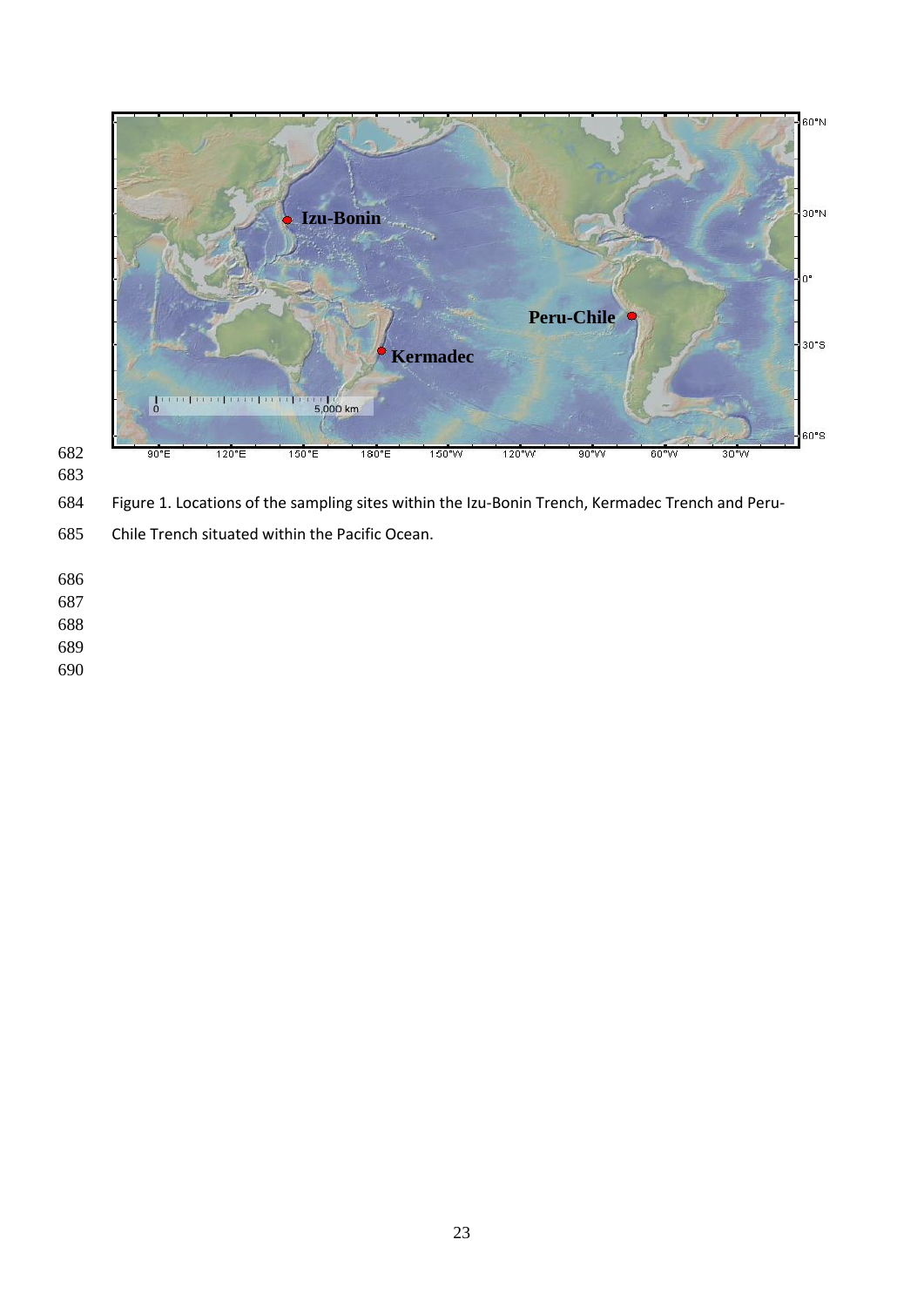

692 Figure 2. Mean concentrations  $\pm$  SD of Mn (a), Fe (b), Cu (e), Zn (d) and Cd (e) of the hadal

amphipods *Hirondellea gigas* from the Izu-Bonin Trench and *H. dubia* from the Kermadec Trench.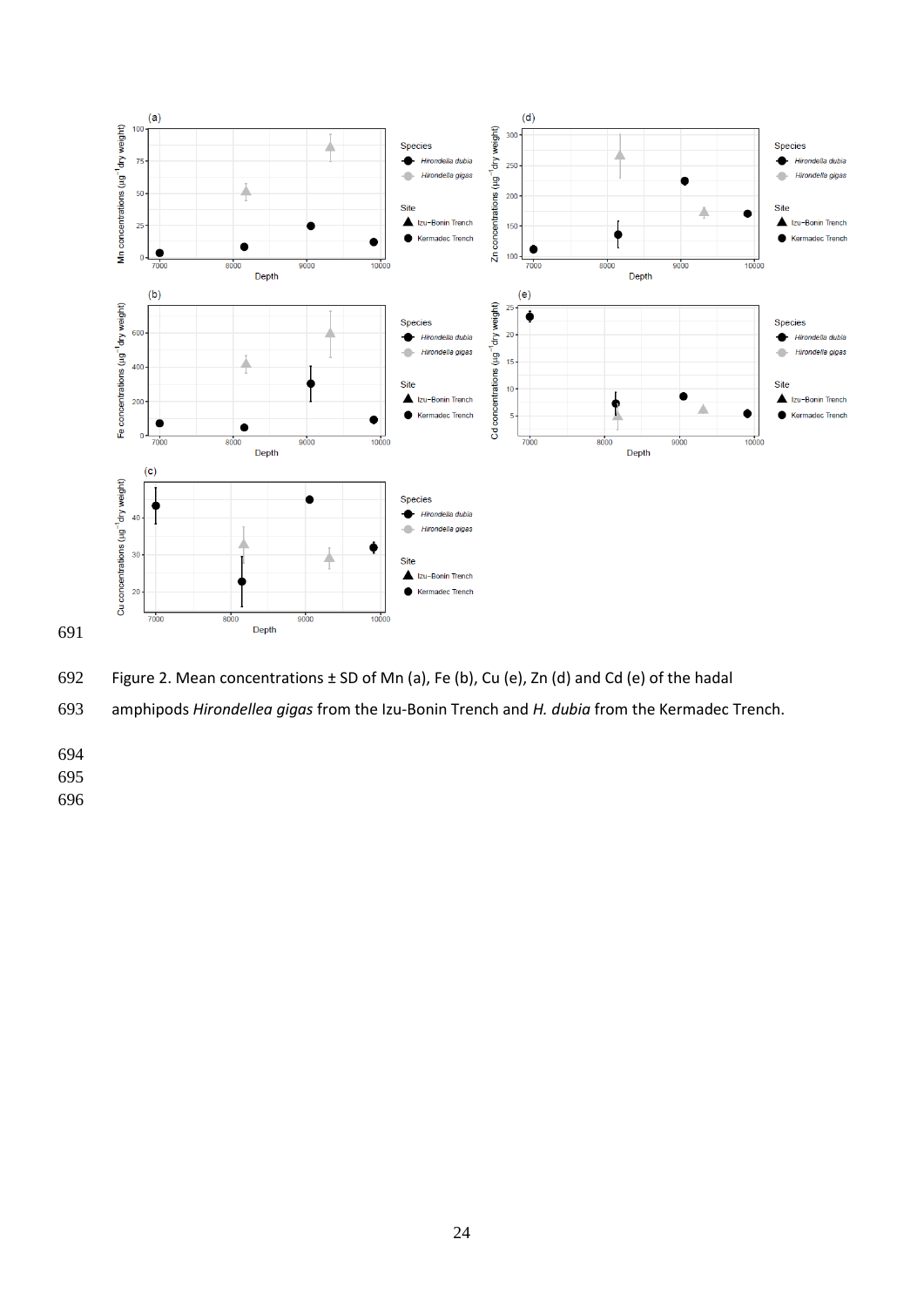

 

- 
- 
- 
- 
- 
- 
- 
- 
- 
- 
-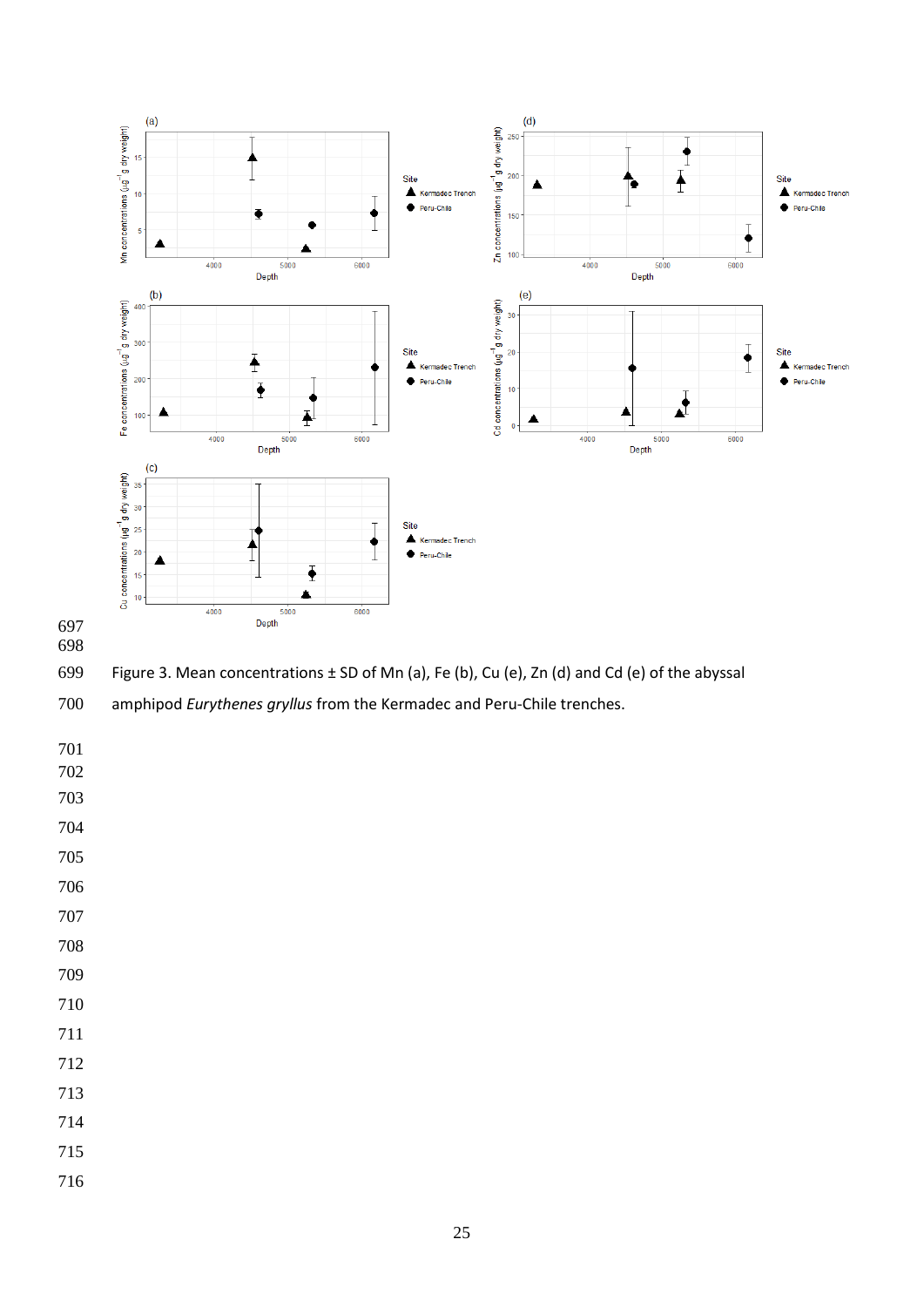



Figure 4: The relationships between pairs of metals within *Hirondellea gigas* from the Izu-Bonin

Trench. The results of the Spearman rank correlation are in above the diagonal line containing the

720 abbreviation of the metals (cadmium (Cd), copper (Cu), iron (Fe), manganese (Mn), and zinc (Zn)).





 Figure 5: The relationships between pairs of metals within *Hirondellea dubia* from the Kermadec Trench. The results of the Spearman rank correlation are in above the diagonal line containing the abbreviation of the metals (cadmium (Cd), copper (Cu), iron (Fe), manganese (Mn), and zinc (Zn)).

- 
-